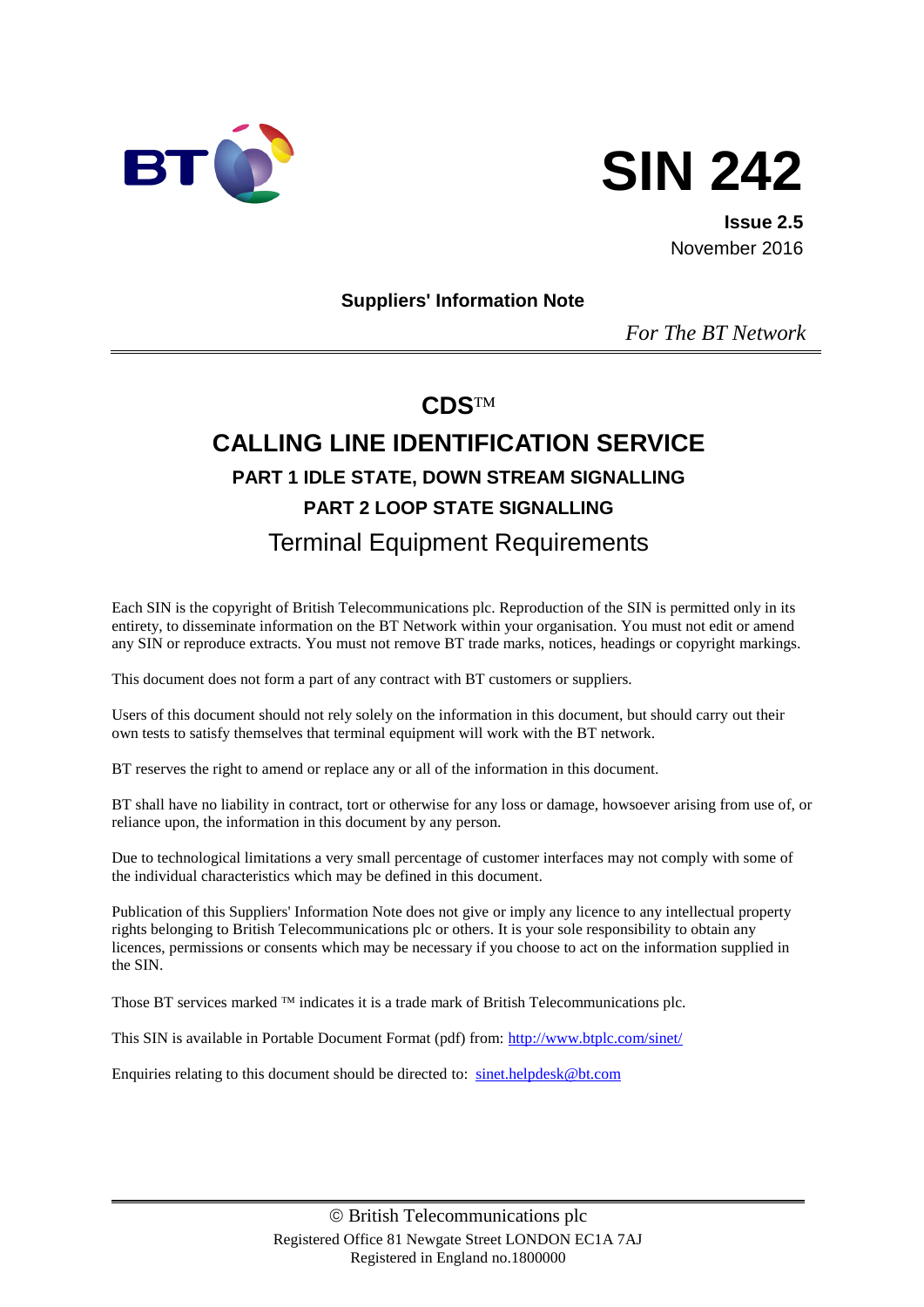| 1              |  |
|----------------|--|
| 1.1            |  |
| 1.1.1          |  |
| 1.1.2          |  |
| 1.1.3          |  |
| 1.1.4          |  |
| 1.1.5          |  |
| $\overline{2}$ |  |
| 2.1            |  |
| 2.1.1          |  |
| 2.1.2          |  |
| 2.1.3          |  |
|                |  |
| 2.2.1          |  |
| 2.2.2<br>2.2.3 |  |
|                |  |
| 3              |  |
| 3.1            |  |
| 3.1.1          |  |
| 3.1.2          |  |
| 3.1.3          |  |
| 3.2            |  |
| 3.3            |  |
| 3.4            |  |
| 3.5            |  |
| 4              |  |
| 4.1            |  |
| 4.I.I          |  |
| 4.1.2          |  |
| 4.1.3          |  |
|                |  |
| 4.2.1          |  |
| 4.2.2<br>4.2.3 |  |
|                |  |
| 4.3.1          |  |
| 4.3.2          |  |
| 4.3.3          |  |
| 4.3.4          |  |
|                |  |
| 1              |  |
| 1.1            |  |
|                |  |

### **CONTENTS**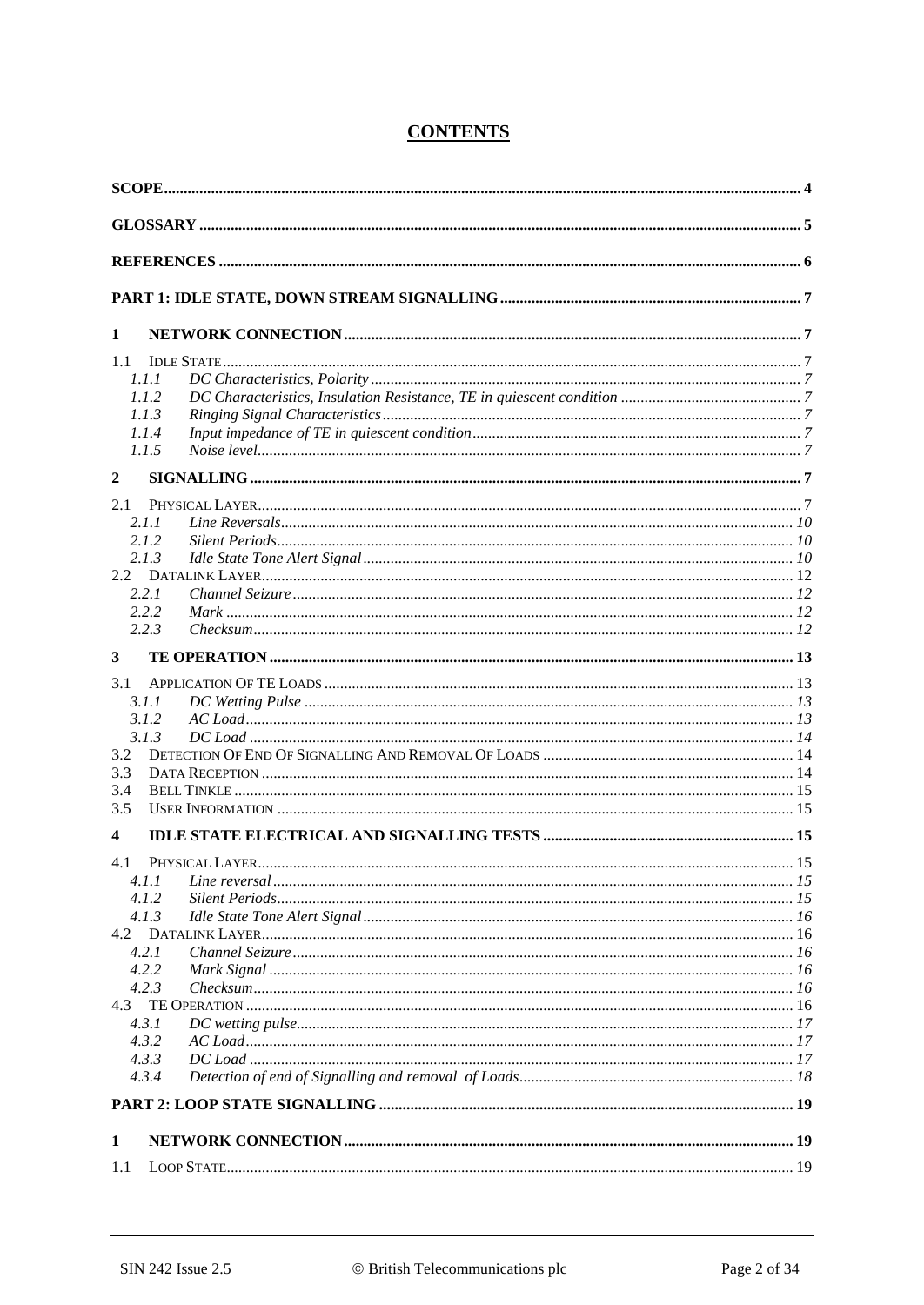| 2            |       |  |
|--------------|-------|--|
| 2.1          |       |  |
|              |       |  |
|              |       |  |
| 2.2          |       |  |
|              | 2.2.1 |  |
|              | 2.2.2 |  |
|              | 2.2.3 |  |
| $\mathbf{3}$ |       |  |
| 3.1          |       |  |
| 3.2          |       |  |
| 3.3          |       |  |
| 3.4          |       |  |
| 3.5          |       |  |
| 4            |       |  |
| 4.1          |       |  |
| 4.2          |       |  |
| 4.3          |       |  |
|              |       |  |
|              |       |  |
|              |       |  |
|              |       |  |
|              |       |  |
|              |       |  |
|              |       |  |
|              |       |  |
|              |       |  |
|              |       |  |
|              |       |  |
|              |       |  |
|              |       |  |
|              |       |  |
|              |       |  |
|              |       |  |
|              |       |  |
|              |       |  |
|              |       |  |
|              |       |  |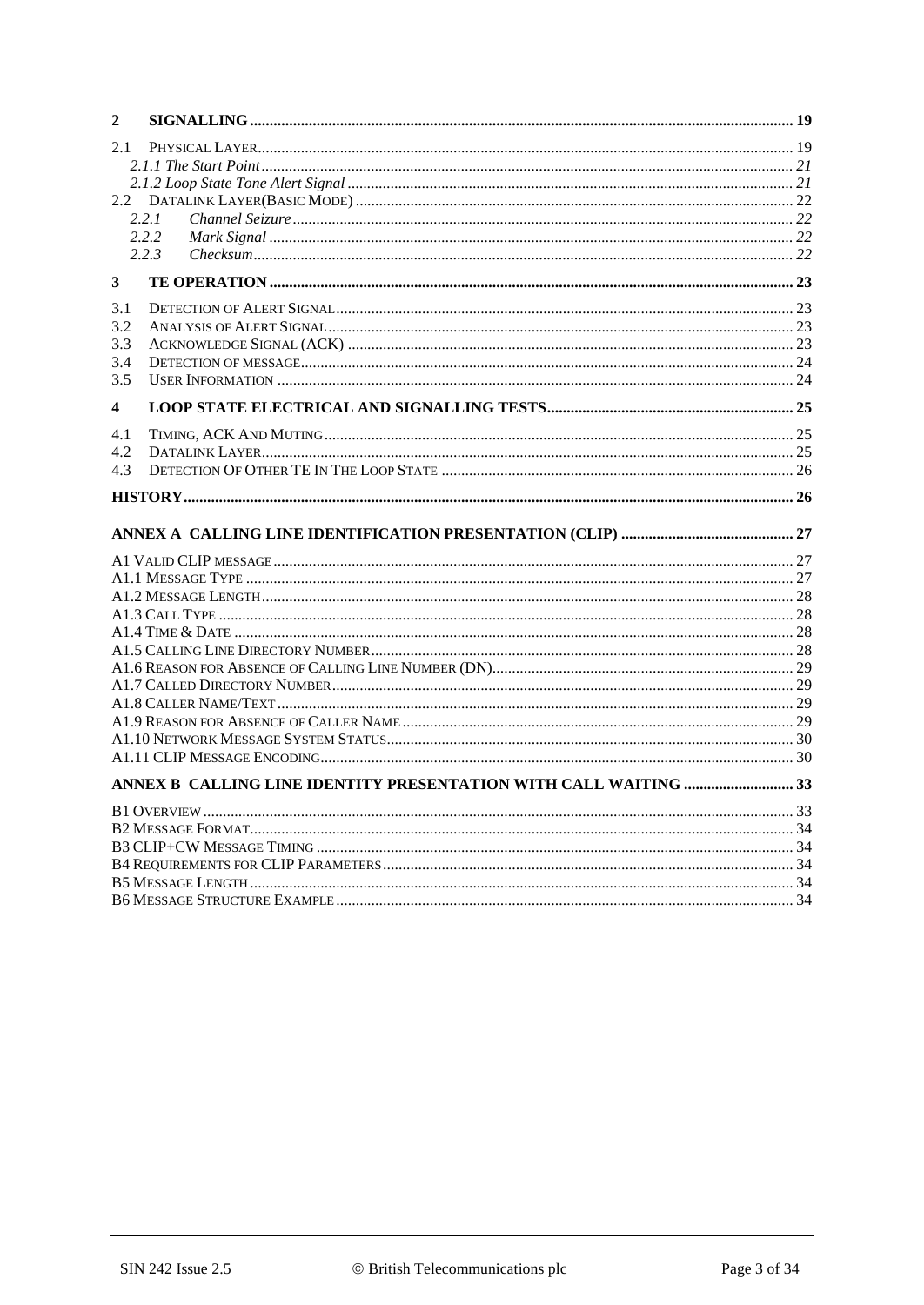## **Scope**

This document describes requirements for Terminal Equipment (TE) intended to operate with BT's CDS<sup>TM</sup> Calling Line Identification (CLI) Service. This service is described in Suppliers' Information Note 227<sup>[1]</sup> (SIN227).

PART 1 applies to TE designed to receive Idle State, Down Stream signalling to provide facilities described in Annexes to this document.

PART 2 applies to TE designed to receive Loop State signalling to provide facilities described in Annexes to this document.

Annex A - This part covers Calling Line Identification Presentation (CLIP) as described in SIN227 Annex A.

Annex B - This part covers Calling Line Identity Presentation (CLIP) combined with Call Waiting (CW) as described in SIN227 Annex B.

#### DESIGN GUIDANCE

Part 1, Section 2 of this document describes the values of CLI signals in the Idle State which a terminal should be designed to receive.

Part 1, Section 3 describes the way in which the TE should respond to signals in the Idle State.

Part 1, Section 4 contains conformance tests which the TE must meet to ensure reliable operation in the Idle State.

Part 2, Section 2 describes the values of CLI signals in the Loop State which a terminal should be designed to receive.

Part 2, Section 3 describes the way in which the TE should respond to signals in the Loop State.

Part 2, Section 4 contains conformance tests which the TE must meet to ensure reliable operation in the Loop State.

#### **CDSTM TRADE MARK**

The **CDS**<sup>TM</sup> trade mark logo has been developed in order to enable customers to identify TE which has been tested in accordance with the appropriate requirements of SIN 242 and confirmed as fully compliant, and which is manufactured subject to appropriate standards of quality assurance.

To obtain a licence to display the CDS<sup>TM</sup> logo TE must meet the requirements of Part 1, Section 4, Idle State Electrical And Signalling Tests.

The  $CDS<sup>TM</sup>$  logo will be promoted for this purpose and is to be reproduced as laid down in the accompanying "CDS<sup>TM</sup> - *Caller Display Logo Guidelines*". A copy of the *Logo Guidelines* may be requested from: sinet.helpdesk@bt.com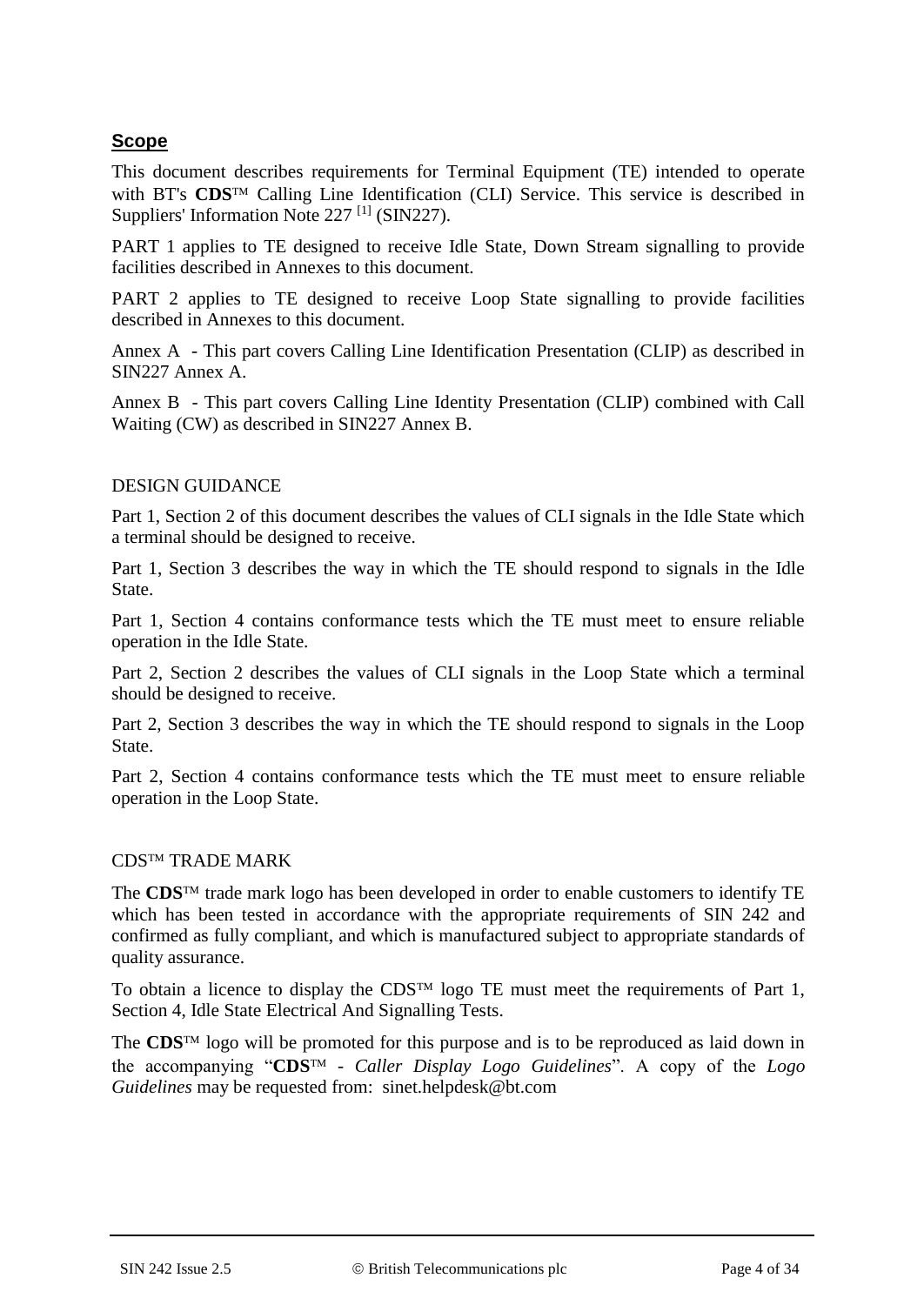Licences to use the  $CDS<sup>TM</sup>$  logo will be granted subject to confirmation that the specified TE has been tested as fully compliant with the relevant parts of SIN242 and that manufacture is undertaken with appropriate standards of quality assurance.

ANYONE WISHING TO USE THE CDS<sup>TM</sup> LOGO MUST OBTAIN A LICENCE BEFORE DOING SO.

For information on where to apply for a copy of the  $CDS<sup>TM</sup>$  trade mark logo licence terms please see the contact information at [http://www.btplc.com/sinet/.](http://www.btplc.com/sinet/)

#### **Glossary**

| ACK               | Acknowledgement                                                                                                                                                                                        |
|-------------------|--------------------------------------------------------------------------------------------------------------------------------------------------------------------------------------------------------|
| <b>CLI</b>        | Calling Line Identifiation                                                                                                                                                                             |
| <b>CLIP</b>       | Calling Line Identification Presentation                                                                                                                                                               |
| $\mathbf{CW}$     | Call Waiting                                                                                                                                                                                           |
| Down Stream       | The direction of signals from Network to TE                                                                                                                                                            |
| <b>DTMF</b>       | Dual Tone Multi Frequency                                                                                                                                                                              |
| <b>FSK</b>        | Frequency Shift Keying                                                                                                                                                                                 |
| <b>Idle State</b> | An electrical condition into which the TE is placed, when connected to the network, such<br>that it draws minimum current and does not activate the exchange (ETS 300 001:1997 para<br>$(1.4.5.1)^{i}$ |
| <b>Loop State</b> | An electrical condition into which the TE is placed, when connected to the network, such<br>that it draws enough current to be capable of activating the exchange (ETS 300 001:1997)<br>para 1.4.5.2)  |
| <b>SIN</b>        | <b>Suppliers' Information Note</b>                                                                                                                                                                     |
| TE                | <b>Terminal Equipment</b>                                                                                                                                                                              |

<u>.</u>

i The TE states described in ETS 300 001:1997 do not fully cover the conditions established by BT's CDS<sup>™</sup> Calling Line Identification Service, however the differences are fully described in this document.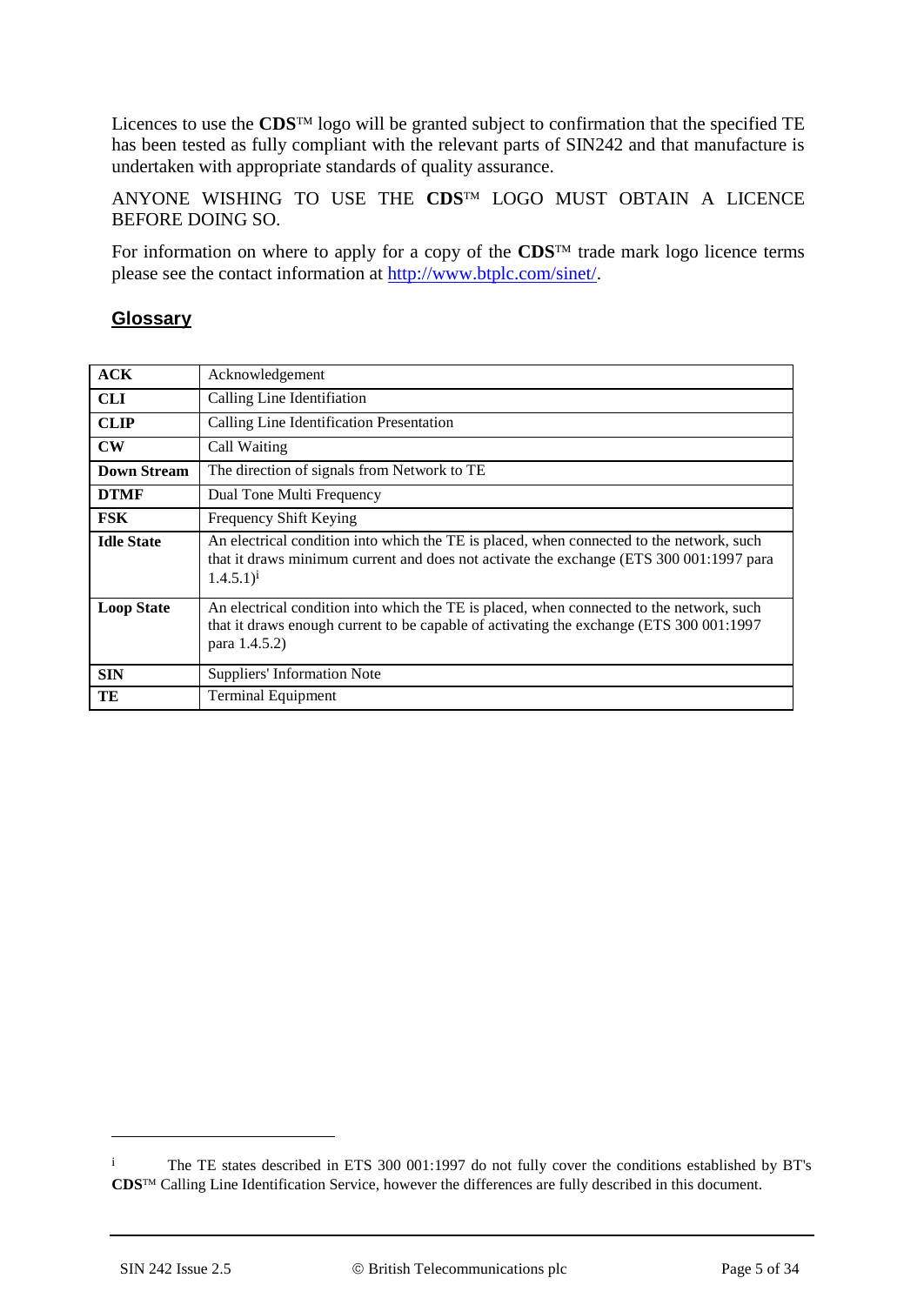## **References**

| $[1]$             | <b>SIN 227</b>                            | CDS™ Calling Line Identification Service - Service Description                                                                                                         |
|-------------------|-------------------------------------------|------------------------------------------------------------------------------------------------------------------------------------------------------------------------|
| $[2]$             | ETSI Rec.<br>ETS 300 001                  | Attachments to the Public Switched Telephone Network (PSTN); General technical<br>requirements for equipment connected to an analogue subscriber interface in the PSTN |
| $[3]$             | <b>ITU-T Rec.</b><br>V.23                 | 600/1200-baud modem standardized for use in the general switched telephone network                                                                                     |
| $[4]$             | <b>BABT</b> Doc.<br>NV NTR Issue 2        | UK Non-Voice National Technical Requirement                                                                                                                            |
| $\lceil 5 \rceil$ | <b>SIN 351</b>                            | BT Public Switched Telephone Network (PSTN): Technical Characteristics Of The<br>Analogue Line Interface                                                               |
| [6]               | Bellcore Doc.<br>SR-TSV-002476            | <b>Considerations For Voiceband Data Transmission Interfaces</b>                                                                                                       |
| $[7]$             | <b>Bellcore Report</b><br>SR-3004 Issue 2 | Issue 2, Testing Guidelines for Analog Type 1, 2 and 3 CPE as described in SR-INS-<br>002726                                                                           |
|                   |                                           |                                                                                                                                                                        |
| [9]               | ITU-T Rec.<br>Q.23                        | Technical features of push-button telephone sets                                                                                                                       |
| $[10]$            | <b>SIN 297</b>                            | BT FEATURELINE® - Service Description                                                                                                                                  |

For further information or copies of referenced sources, please see document sources at <http://www.btplc.com/sinet/>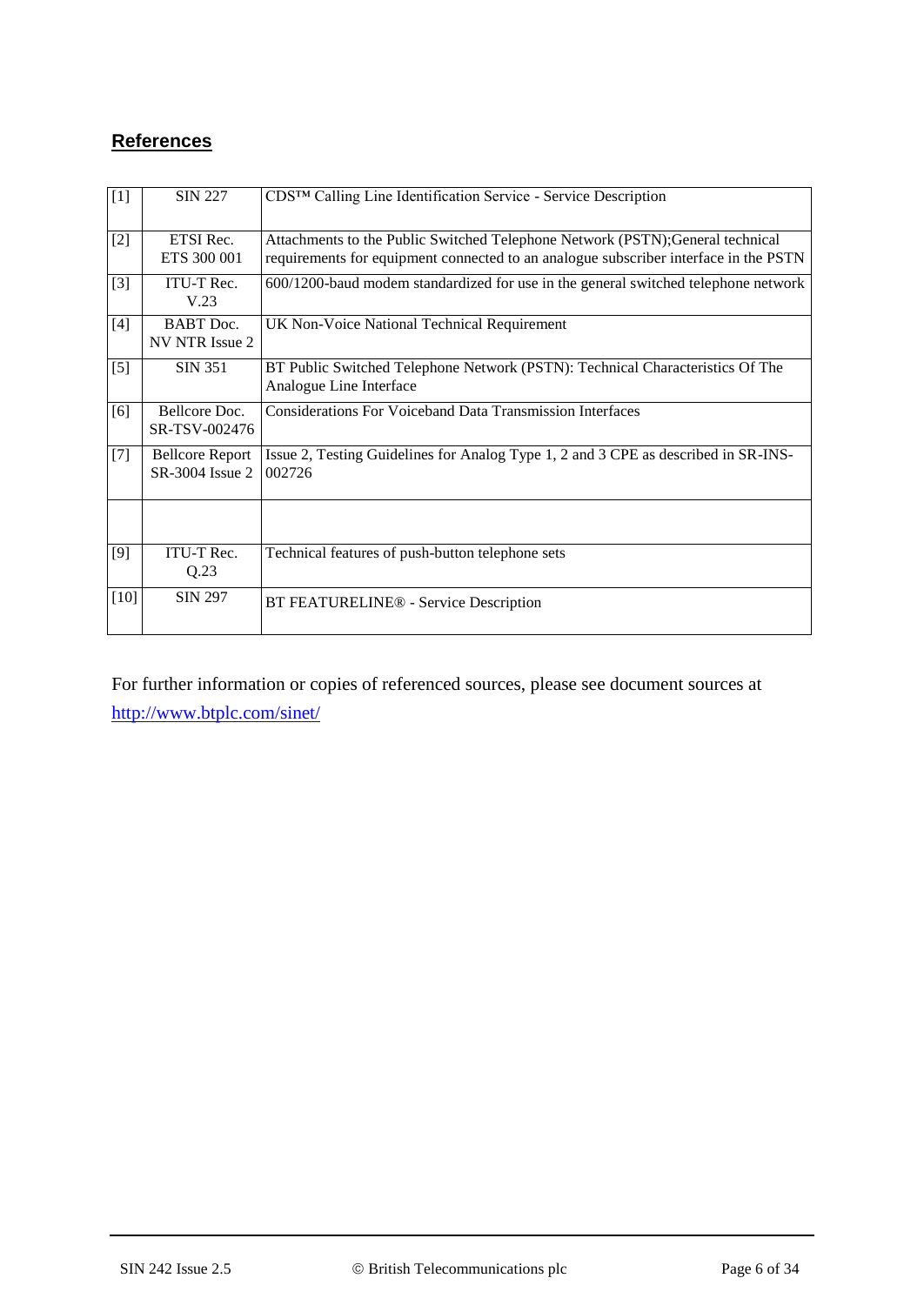## **PART 1: IDLE STATE, DOWN STREAM SIGNALLING**

### **1 Network Connection**

### **1.1Idle State**

Before the receipt of CLI signals, the TE shall present a quiescent or idle state as described in ETS 300 001:1997<sup>[2]</sup> clause 1.4.5.1. and meet the requirements of ETS 300 001:1997 as follows:

### **1.1.1 DC Characteristics, Polarity**

ETS 300 001:1997 clause 3.1

### **1.1.2 DC Characteristics, Insulation Resistance, TE in quiescent condition**

ETS 300 001:1997 clause 2.2.1

### **1.1.3 Ringing Signal Characteristics**

ETS 300 001:1992 clauses 3

### **1.1.4 Input impedance of TE in quiescent condition**

ETS 300 001:1997 clause 4.1.1

### **1.1.5 Noise level**

ETS 300 001:1997 clause 4.5

### **2 Signalling**

### **2.1Physical Layer**

The TE shall detect CLI signals and operate as shown in Fig 1- 1. and Table 1- 1.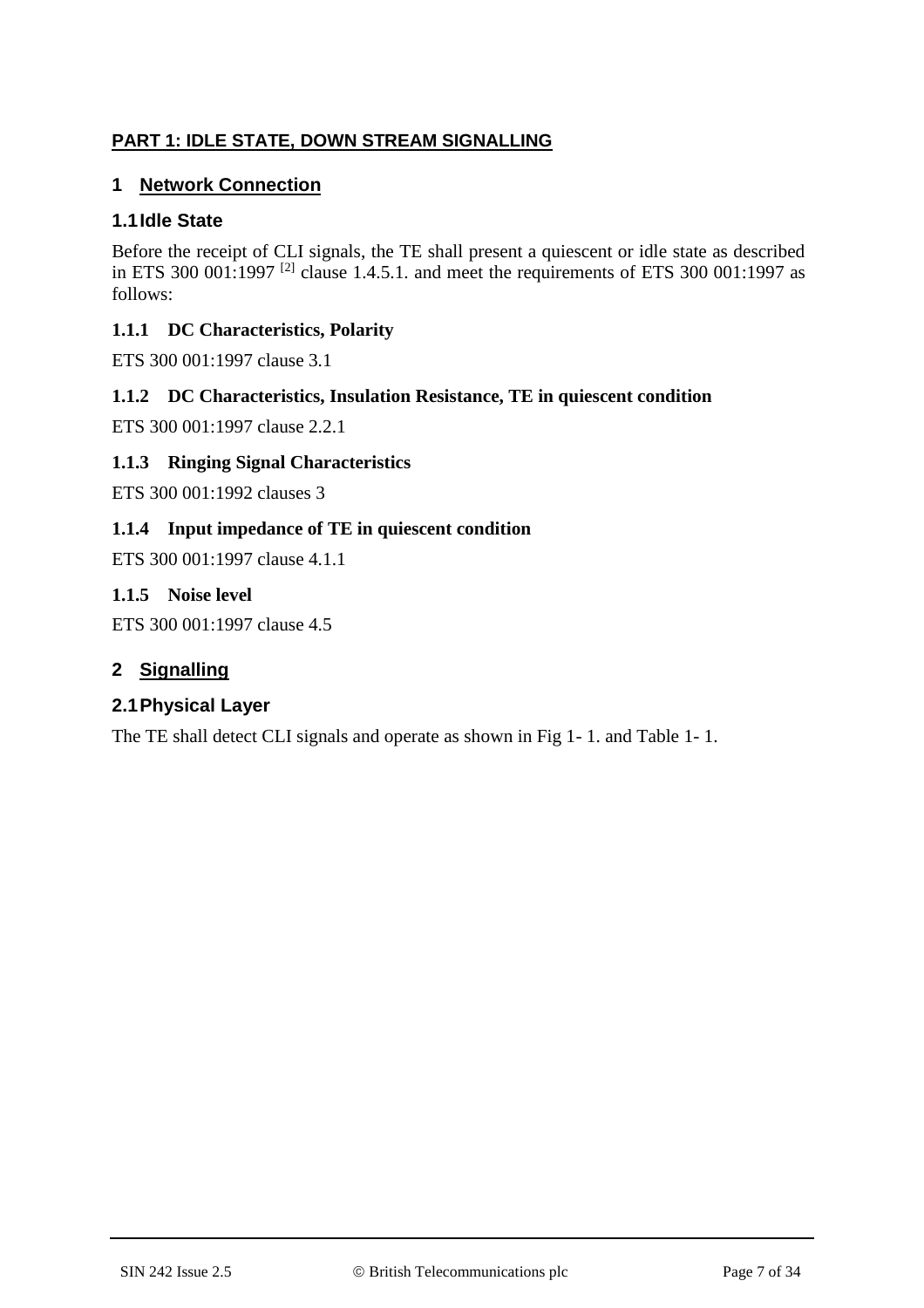

**Fig 1- 1. CLI Idle State, Down Stream signalling. Sequence of events.**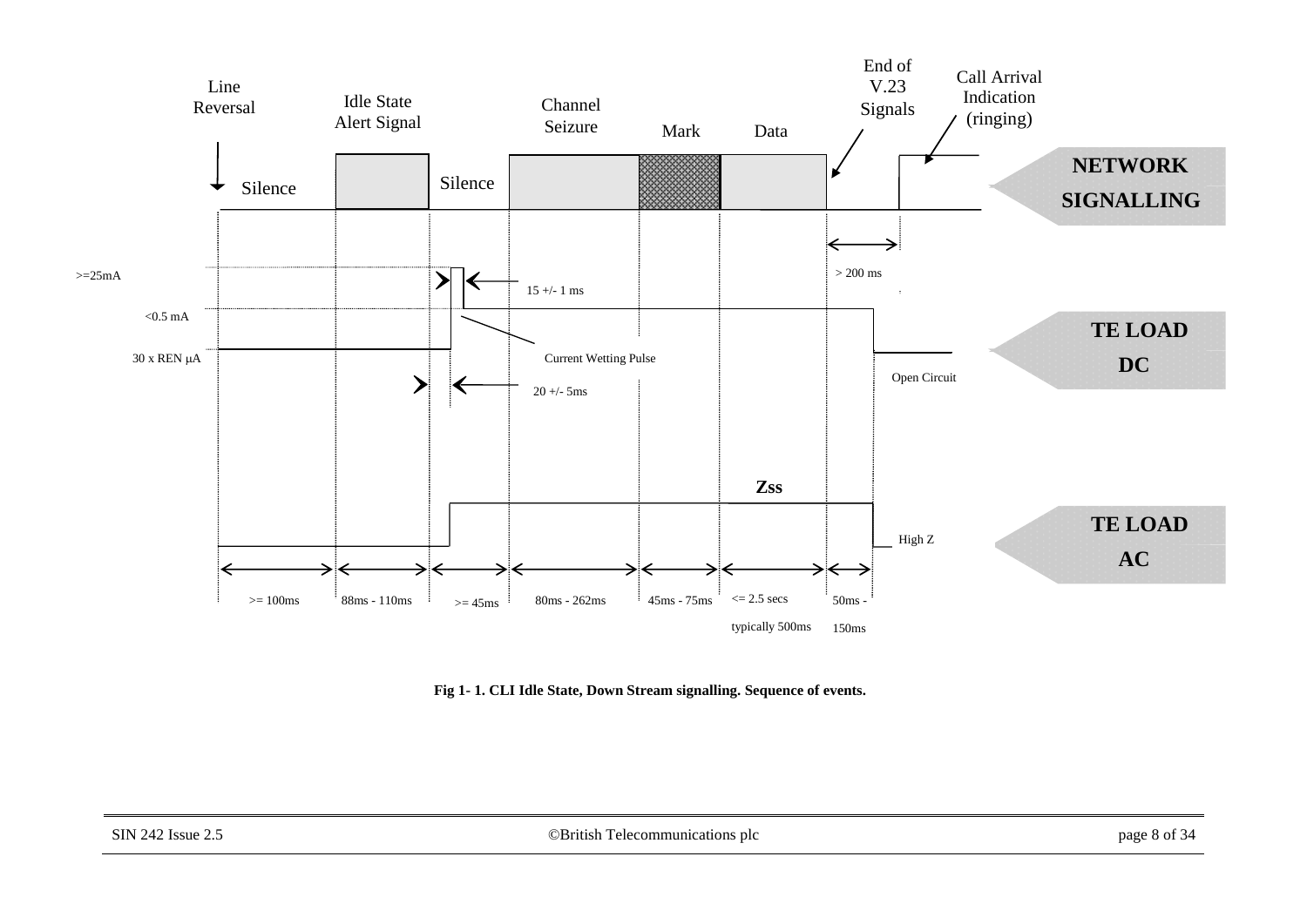| <b>Network</b>                    | TE                                  | reference |
|-----------------------------------|-------------------------------------|-----------|
| reverse polarity                  | detect reverse polarity             | 2.1.1     |
| apply first silent period         | detect first silent period          | 2.1.2     |
| send on-hook tone alert<br>signal | detect on-hook tone alert<br>signal | 2.1.3     |
| apply second silent<br>period     | detect second silent<br>period      | 2.1.2     |
|                                   | apply DC wetting pulse              | 3.1.1     |
|                                   | apply AC load                       | 3.1.2     |
| send channel seizure              | apply DC load                       | 3.1.3     |
| send mark                         | detect channel seizure              | 2.2.1     |
|                                   | detect mark                         | 2.2.2     |
| send data                         | receive data                        | 3.3       |
| data ends<br>send call arrival    | remove all loads                    | 3.2       |
| indication                        |                                     |           |

**Table 1- 1. CLI Idle State, Down Stream signalling. Sequence of events.**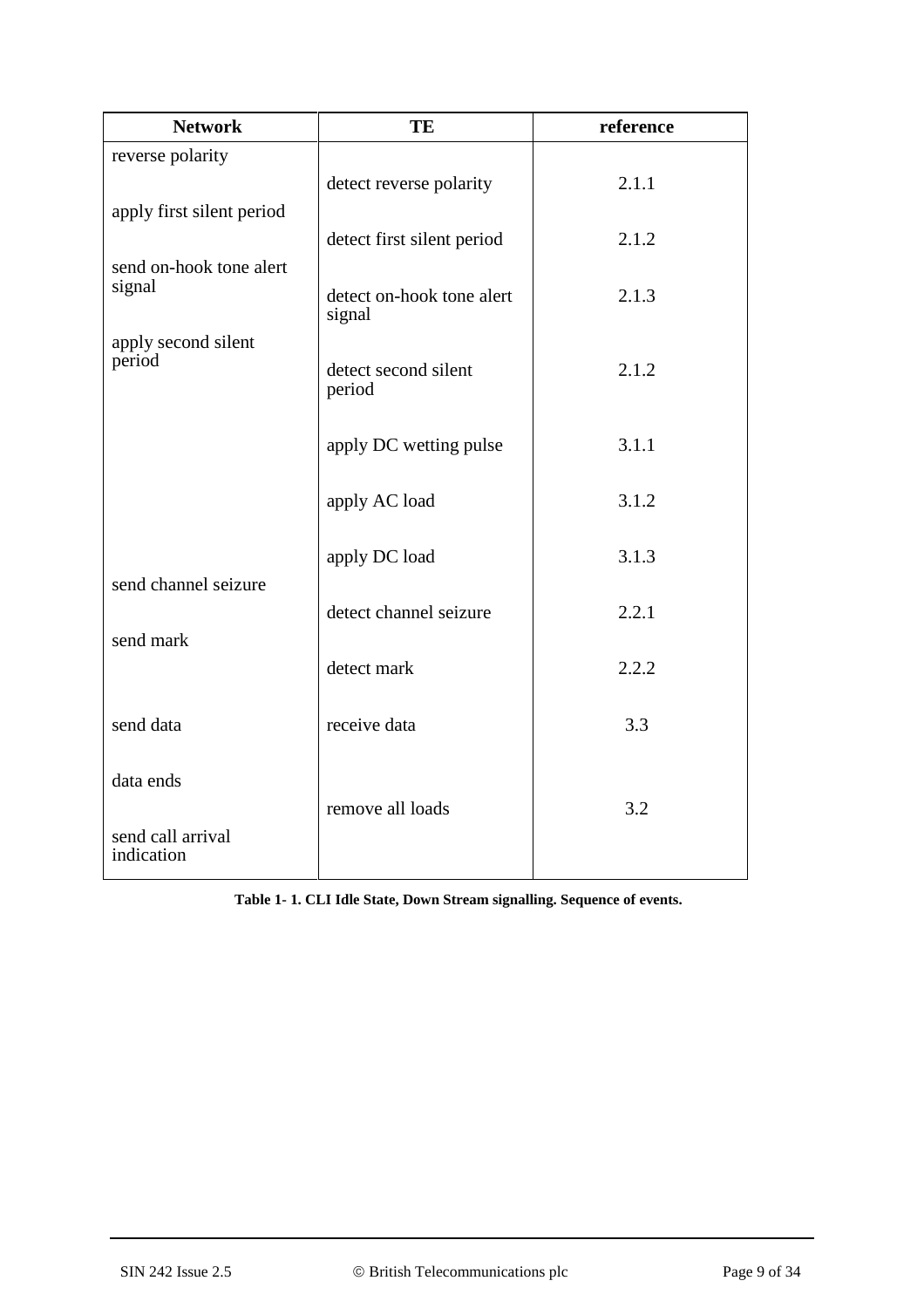#### **2.1.1 Line Reversals**

The TE shall detect the polarity reversal at the start of the CLI signalling.

The potential difference, measured at the TE connection to line, between the two wires of the exchange line may be reversed in polarity as shown in Table 1- 2.

| Case           | reversal              | values | slew             |
|----------------|-----------------------|--------|------------------|
|                | $from + ve to - ve$   | 15V    | 30ms             |
| $\overline{2}$ | from - $ve$ to $+ve$  | 15V    | 30 <sub>ms</sub> |
| 3              | $from + ve to - ve$   | 50V    | 1 <sub>ms</sub>  |
| 4              | from - $ve$ to $+ve$  | 50v    | 1 <sub>ms</sub>  |
| 5              | $from + ve to - ve$   | 70v    | $500\mu s$       |
|                | from - $ve$ to + $ve$ | 70V    | $500\mu s$       |

#### **Table 1- 2. Line reversal**

Compliance shall be checked by inspection and appropriate functional test in accordance with 4.1.1.

### **2.1.2 Silent Periods**

The TE shall detect the silent period directly following the Line Reversal (silence period 1) and the silent period directly following the Idle State Tone Alert Signal (silence period 2)

The silent periods may vary within the times shown in Table 1- 3.

| Case | period 1 | period 2         |
|------|----------|------------------|
|      | 100ms    | 45 <sub>ms</sub> |
| 2    | 100ms    | 4.8s             |
|      | 4.8s     | 45 <sub>ms</sub> |

#### **Table 1- 3. Silent Periods**

Compliance shall be checked by inspection and appropriate functional test in accordance with 4.1.2.

### **2.1.3 Idle State Tone Alert Signal**

TE must recognise the Idle State Tone Alert Signal.

TE may recognise the Idle State Tone Alert Signal by detection of a single signal frequency or by the detection of both frequencies together. In the case of single frequency detection the recognition time should be not less than 30 ms. If both frequencies are detected the recognition time can be reduced to not less than 20 ms.

Idle State Tone Alert Signal may vary within the valid limits shown in Table 1- 4a. and  $1 - 4b$ .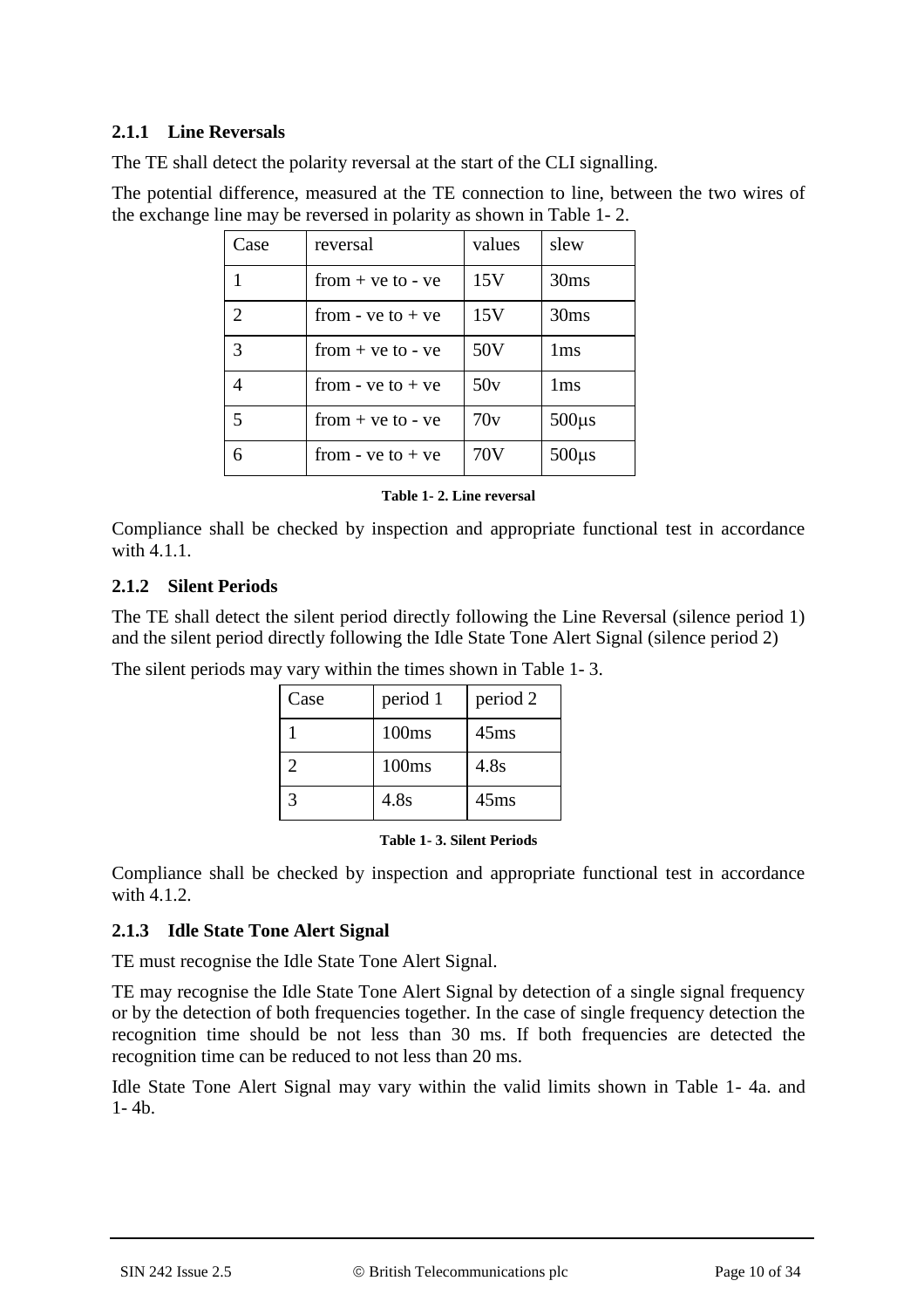| frequency Hz |               | level ii | duration   | validity         |           |
|--------------|---------------|----------|------------|------------------|-----------|
| 2150         | <sub>or</sub> | 2780     | $-2.2$ dBV | $28$ ms          | NOT valid |
| 2110         | <sub>or</sub> | 2720     | $-2.2$ dBV | 88 ms            | valid     |
| 2150         | <b>or</b>     | 2780     | $-2.2$ dBV | $110 \text{ ms}$ | valid     |
| 2150         | <sub>or</sub> | 2780     | $-40$ dBV  | $28$ ms          | NOT valid |
| 2110         | <sub>or</sub> | 2720     | $-40$ dBV  | 88 ms            | valid     |
| 2150         | <sub>or</sub> | 2780     | $-40$ dBV  | 110 ms           | valid     |
| 2130         | <sub>or</sub> | 2750     | $-46$ dBV  | $110 \text{ ms}$ | NOT valid |
| $2130 + -75$ |               |          | $-2.2$ dBV | $110 \text{ ms}$ | NOT valid |
| $2750 + -95$ |               |          | $-2.2$ dBV | $110 \text{ ms}$ | NOT valid |

#### SINGLE TONE DETECTION

**Table 1- 4a. Idle State Tone Alert - Single Tone Detection**

| frequency Hz                           | level ii (total) | twist iii | duration         | validity            |
|----------------------------------------|------------------|-----------|------------------|---------------------|
| 2130 and 2750                          | $-2.2$ dBV       | 0dB       | $19 \text{ ms}$  | <b>NOT</b><br>valid |
| 2110 and 2745                          | $-2.2$ dBV       | 7dB       | 88 ms            | valid               |
| 2150 and 2780                          | $-2.2$ dBV       | 7dB       | $110 \text{ ms}$ | valid               |
| 2130 and 2750                          | $-40$ dBV        | 0dB       | $19 \text{ ms}$  | <b>NOT</b><br>valid |
| 2110 and 2745                          | $-40$ dBV        | 7dB       | 88 ms            | valid               |
| 2150 and 2780                          | $-40$ dBV        | 7dB       | 110 ms           | valid               |
| 2130 and 2750                          | $-46$ dBV        | 0dB       | $110 \text{ ms}$ | <b>NOT</b><br>valid |
| $2130 + - 75$<br>and<br>$2750 + (-95)$ | $-2.2$ dBV       | 0dB       | $110 \text{ ms}$ | <b>NOT</b><br>valid |

#### DUAL TONE DETECTION

**Table 1- 4b. Idle State Tone Alert Signal - Dual Tone Detection**

Compliance shall be checked by inspection and appropriate functional test in accordance with 4.1.3.

<u>.</u>

ii noise may be present at a level of 20 dB below signal level during any of these cases.

iii twist may be in either direction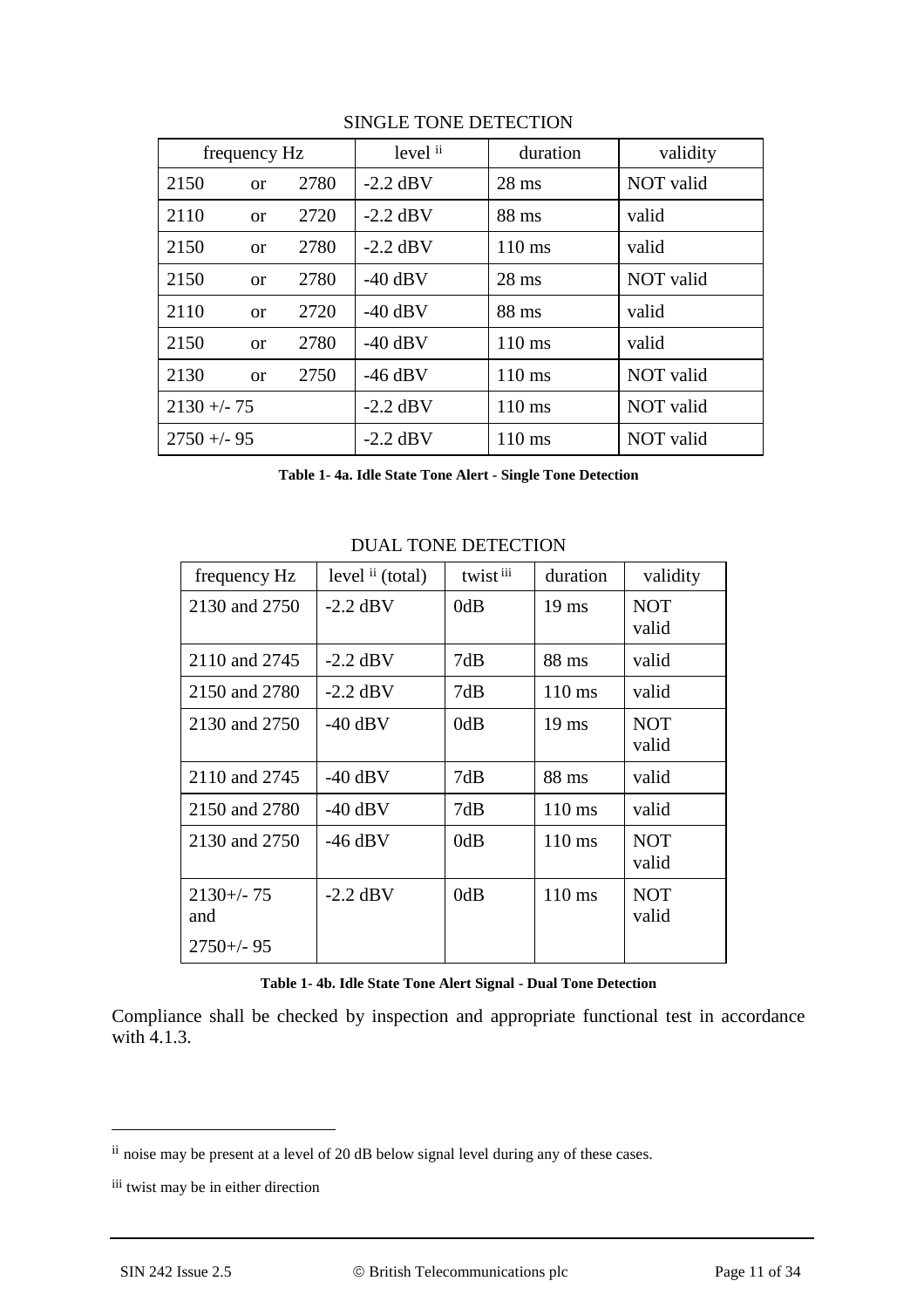## **2.2Datalink Layer**

TE shall recognise ITU-T Recommendation V.23<sup>[3]</sup> FSK signalling.

The received V.23 FSK signalling may vary between the values shown in Table 1- 5.

| Mark (logic 1) frequency                                                 | 1280.5 Hz | 1319.5 Hz |
|--------------------------------------------------------------------------|-----------|-----------|
| Space (logic 0)frequency                                                 | 2069.5 Hz | 2131.5 Hz |
| Mark level                                                               | $-40dBV$  | $-14$ dBV |
| Space level                                                              | $-36$ dBV | $-8$ dBV  |
| Total power of extraneous<br>signals in the voice band<br>(300-3400 Hz). | $-64$ dBV | $-34$ dBV |
| Transmission rate                                                        | 1188 baud | 1212 baud |

**Table 1- 5. Received Characteristics of V.23 Signals** 

### **2.2.1 Channel Seizure**

The TE shall detect the Channel Seizure Signal.

The Channel Seizure may vary between 96 bits and 315 bits.

Compliance shall be checked by inspection and appropriate functional test in accordance with 4.2.1.

## **2.2.2 Mark**

The TE shall detect the Mark signal.

Compliance shall be checked by inspection and appropriate functional test in accordance with 4.2.2.

### **2.2.3 Checksum**

TE shall always check the checksum byte. If the checksum is in error, then the signalling packet shall be treated as erroneous in its entirety and discarded. The TE shall not assume even that the message type byte is correct, and so NO assumption can be made as to the purpose of the message.

Compliance shall be checked by inspection and appropriate functional test in accordance with  $4.2.3$ .

Note. If the Checksum is in error it may be useful to display a suitable message.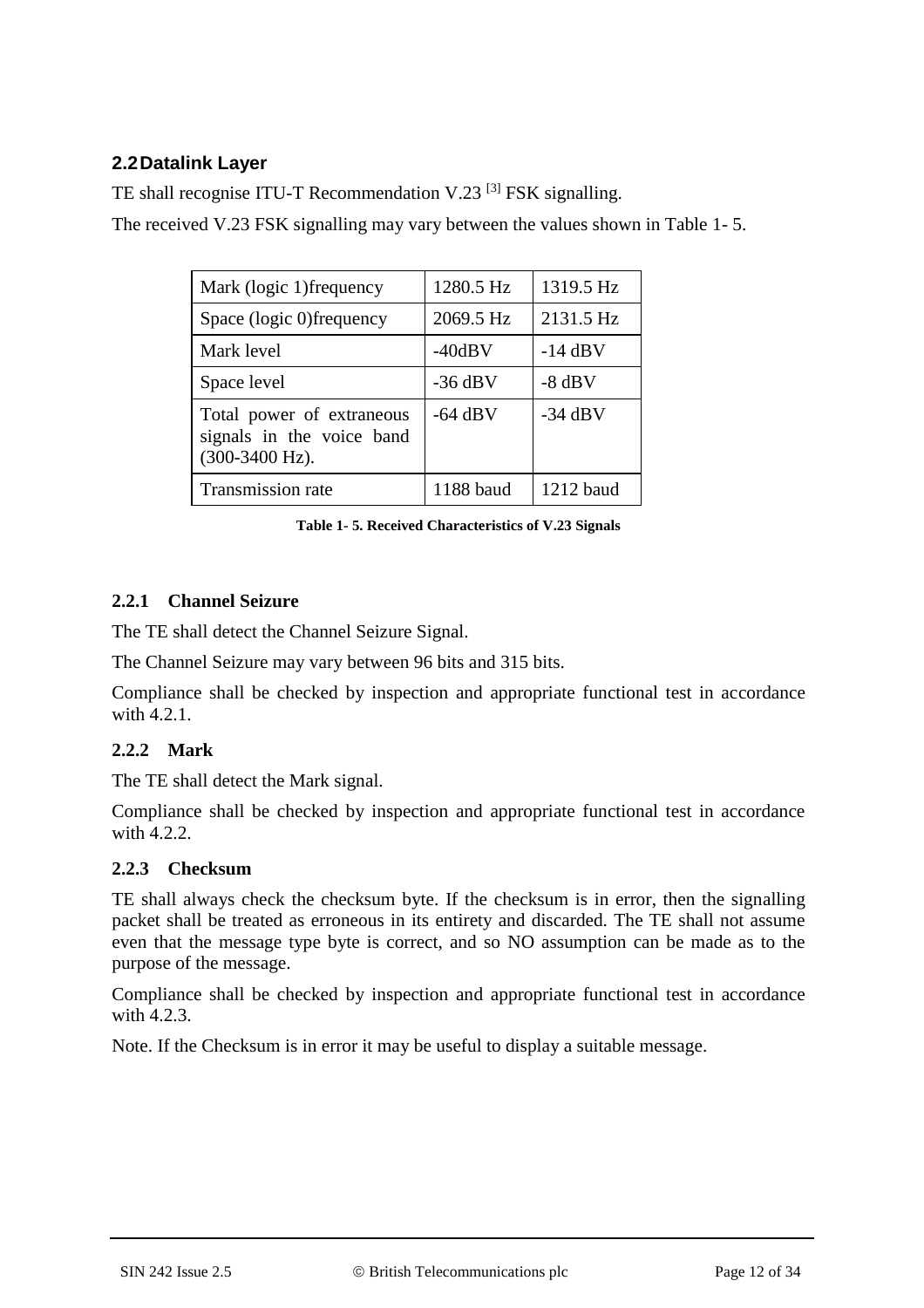## **3 TE Operation**

The TE shall operate in the following way.

## **3.1Application Of TE Loads**

The TE shall apply AC and DC loads as shown in Fig 1- 1. and described below.

## **3.1.1 DC Wetting Pulse**

The TE shall draw a pulse of current from the line. This shall be by applying a resistive load for  $15 \pm 1$  ms. It shall be applied  $20 \pm 5$  ms after the end of the Idle State Tone Alert Signal.

Conformance shall be checked by test, in accordance with 4.3.1.

## **3.1.2 AC Load**

The TE shall apply an AC. load between the 'a' and 'b' wires within 1 ms of the application of the DC wetting pulse.

The return loss shall not be less than:

(a) the values shown in Table 1- 6 with respect to the reference network,  $Z_{SS}$ , (reference 3) in Fig 1- 2. and

(b) 7 dB in the frequency range 200 Hz to 4000 Hz with respect to the network shown in Figure 4.1.2(GB)1 of ETS300 001: 1992.



1386 Ohms

**Fig 1-2.**  $Z_{SS}$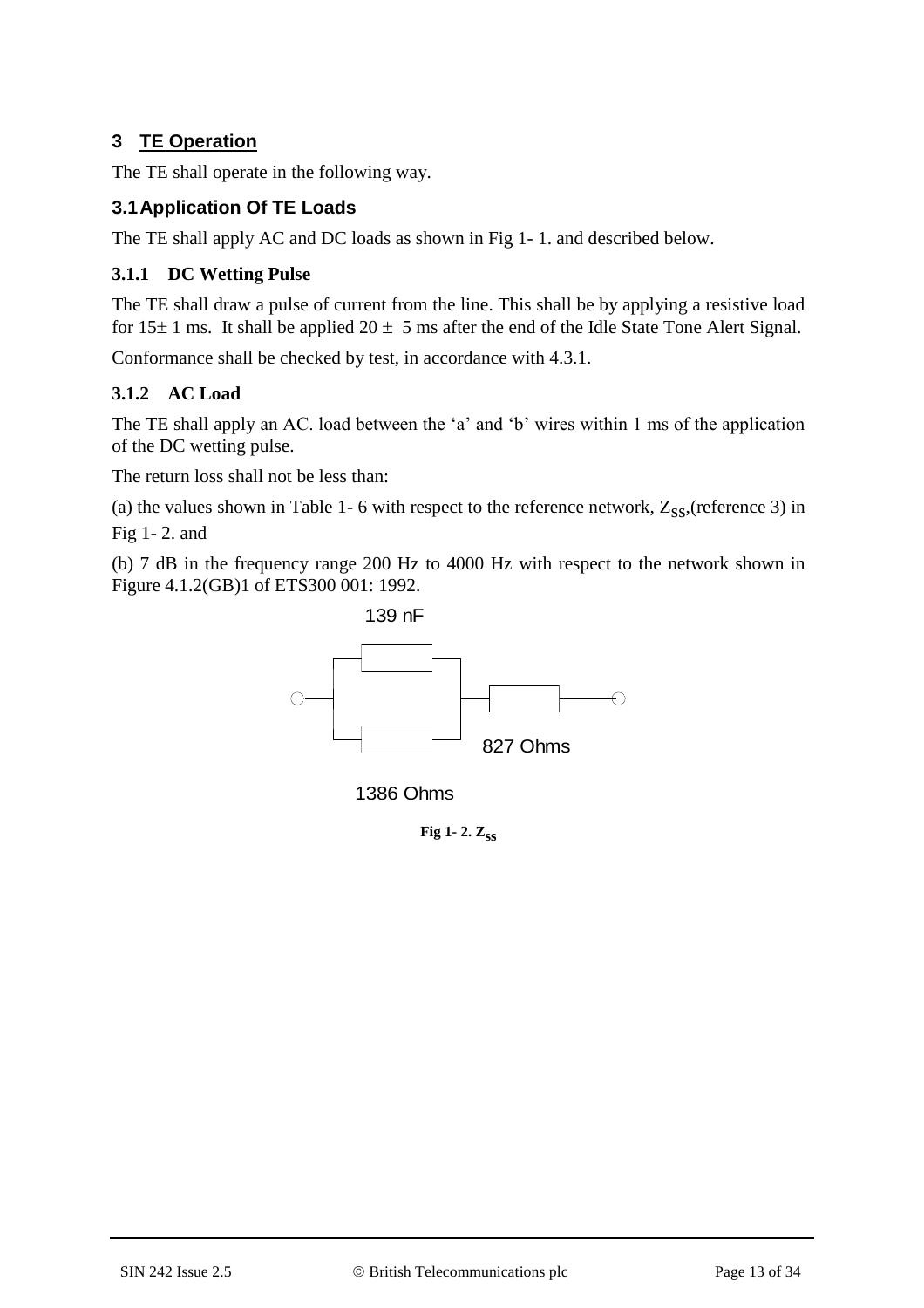| Frequency<br>(Hz) | Return<br>Loss(dB) | Frequency<br>(Hz) | Return<br>Loss(dB) |
|-------------------|--------------------|-------------------|--------------------|
| 200               | 12                 | 1250              | 25                 |
| 300               | 16                 | 1600              | 25                 |
| 400               | 18                 | 2000              | 25                 |
| 500               | 21                 | 2500              | 25                 |
| 600               | 22                 | 3000              | 25                 |
| 800               | 25                 | 3500              | 25                 |
| 1000              | 25                 | 4000              | 25                 |

#### **Table 1- 6. Return loss values**

Compliance shall be checked by inspection and appropriate functional test in accordance with 4.3.2.

#### **3.1.3 DC Load**

As an option the TE may apply a load to draw DC. up to 0.5 mA. The DC load shall be applied and removed at the same time as the AC load impedance.

Compliance shall be checked by inspection and appropriate functional test in accordance with 4.3.3.

#### **3.2Detection Of End Of Signalling And Removal Of Loads**

The TE must be able to detect the presence or absence of V.23 signalling (the presence of the Mark and Space signals), and must remove both AC and DC loads and revert to Idle State within a period  $100 \pm 50$  msec after the end of V.23 signalling for a complete message.

Note: It is very important that the TE does not remove the AC and DC loads until the end of the V.23 signalling even if the message is detected as invalid or incorrect. This is because voltage transients introduced by removal of the loads may corrupt the signalling received by other  $CDS^{TM}$  TE on the same line.

The TE may not always be able to interpret the V.23 message, so it is NOT sufficient to try to detect the end of message by looking at the data.

Compliance shall be checked by inspection and appropriate functional test in accordance with  $\overline{4.3.4}$ .

#### **3.3Data Reception**

TE shall receive data and operate as described in appropriate Annexes to this document.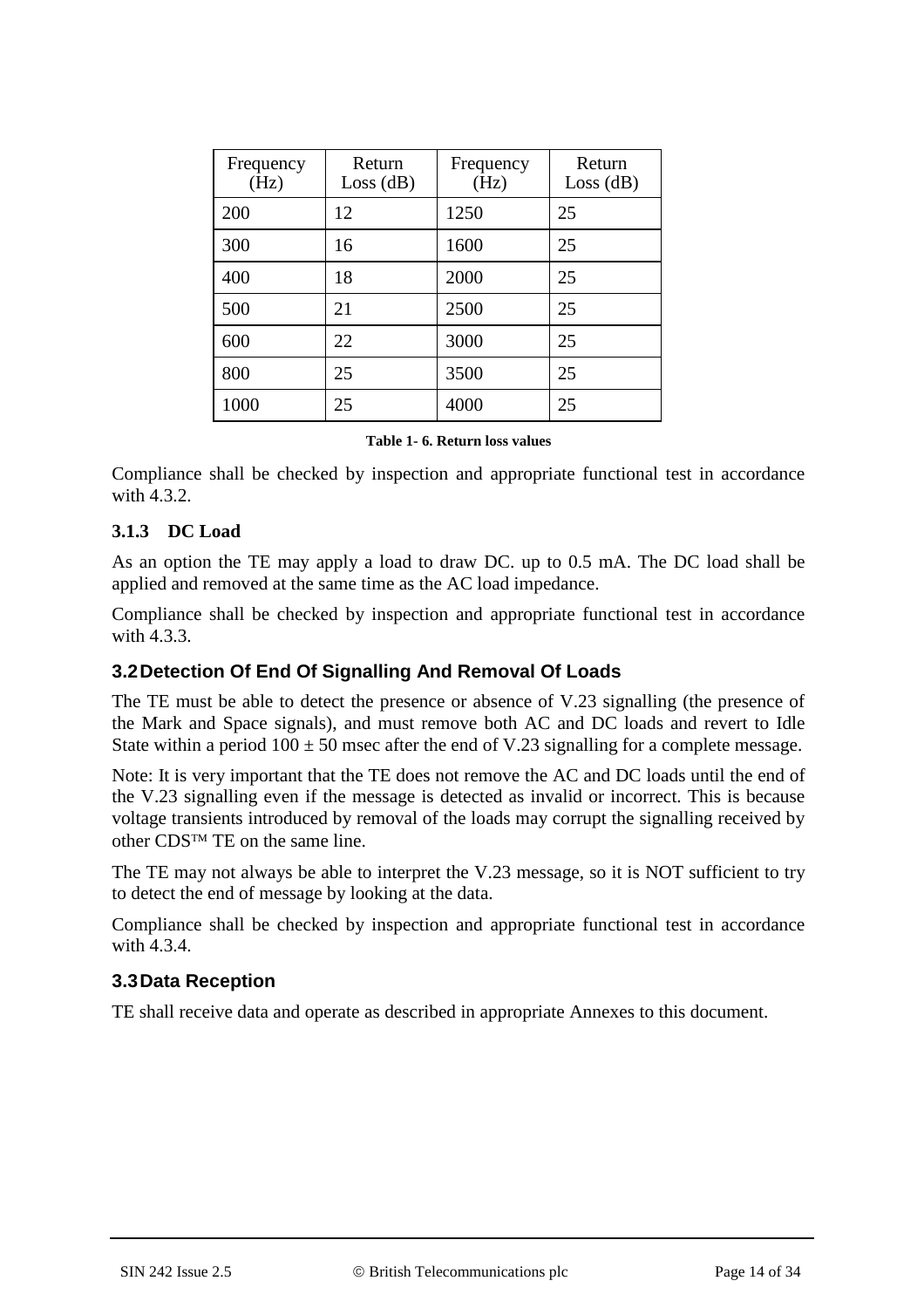## **3.4Bell Tinkle**

It is recommended that TE also apply a 100  $\Omega$  shunt between the A wire and the bell wire for a period lasting from 10 ms before the start, until 10 ms after the end of the Wetting Current Pulse.

This shunt is identical to the shunt applied during dialling, and is to prevent bell tinkle.

## **3.5User Information**

In addition to the user information called up by other standards, there shall be advice about multiple installation of TE and interpretation of error messages.

Where TE is designed to work with Caller Display in the Idle State only (Part 1 of this SIN) and not in the Loop Sate (Part 2) the user information should make this clear in a prominent position.

## **4 Idle State Electrical And Signalling Tests**

Valid CLI test messages, providing facilities described in Annexes to SIN227 and of types which the TE is designed to receive, shall be sent to the TE with each of the conditions of 4.1 to 4.3 applied. In each case only the parameter concerned shall be varied with all other parameters set to centre (nominal) specification unless stated otherwise. The signalling sequence and parameters are shown in Fig 1- 1. and Table 1- 1.

TE shall respond to valid conditions by operating as described in clause 4.3, TE Operation, and receiving data as described in Annexes to this part.

## **4.1Physical Layer**

### **4.1.1 Line reversal**

Using test circuit 1, valid CLI signals are sent to the TE with the polarity reversal set in turn to the values of each case in Table 1- 2.

The TE shall detect the conditions as valid.

## **4.1.2 Silent Periods**

Using test circuit 1, valid CLI signals are sent to the TE with the silent periods set in turn to the values of each case in Table 1- 3.

The TE shall detect the conditions as valid.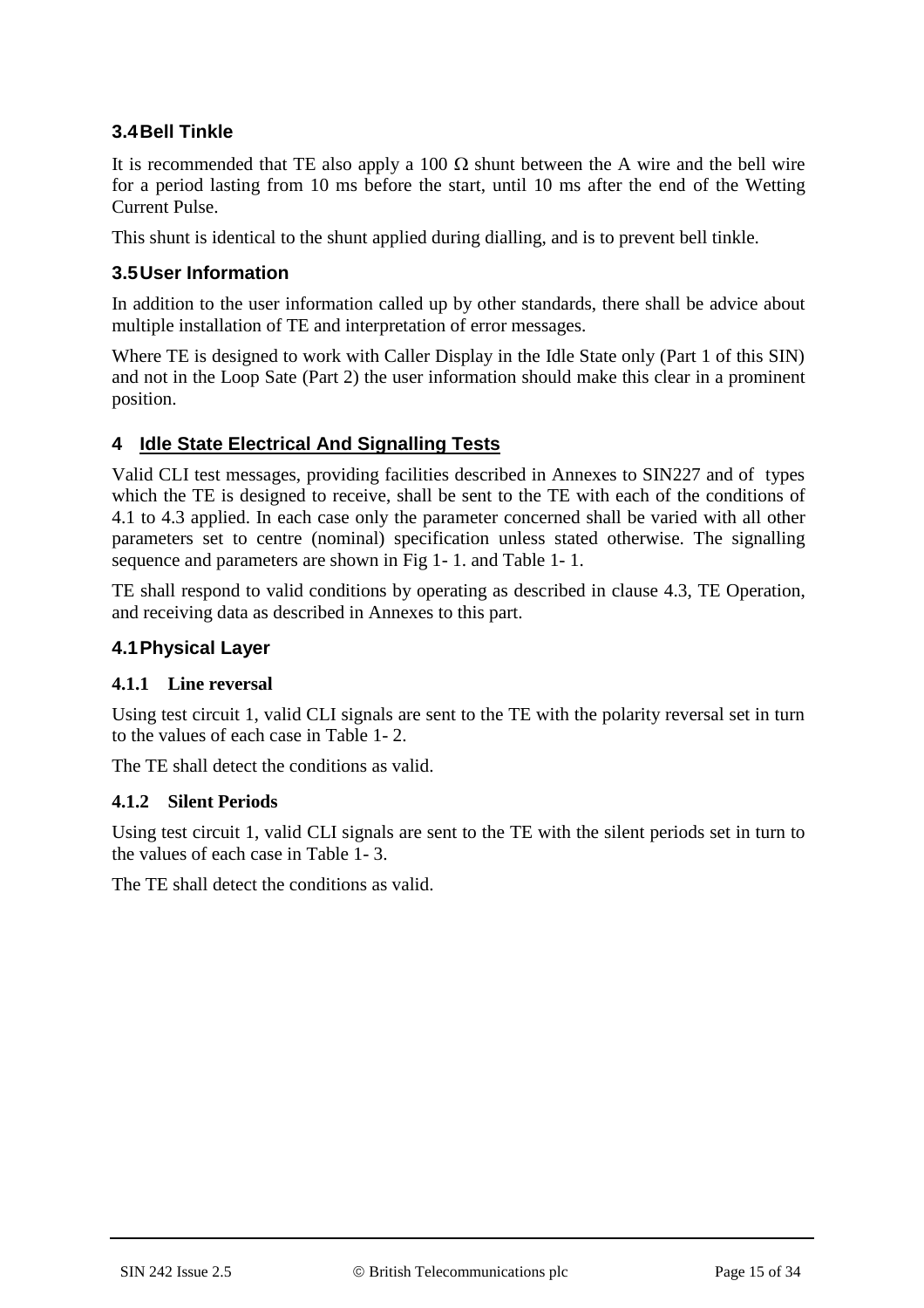### **4.1.3 Idle State Tone Alert Signal**

Using test circuit 1, valid CLI signals are sent to the TE with the idle state tone alert signal set in turn to the values of each case in Table 1- 7a. and 1- 7b.

The TE shall detect the conditions as valid.

| Case           | frequency Hz |    | level | duration   | validity         |       |
|----------------|--------------|----|-------|------------|------------------|-------|
|                | 2110         | or | 2720  | $-2.2$ dBV | 90ms             | valid |
|                | 2150         | or | 2780  | $-2.2$ dBV | $110 \text{ ms}$ | valid |
| 3              | 2110         | or | 2720  | $-40$ dBV  | $90 \text{ ms}$  | valid |
| $\overline{4}$ | 2150         | or | 2780  | $-40$ dBV  | 110 ms           | valid |

|  | <b>SINGLE TONE DETECTION</b> |
|--|------------------------------|
|  |                              |

**Table 1- 7a. Idle State Tone Alert - Single Tone Detection**

| Case           | frequency Hz  | level (total) | twist* | duration         | validity |
|----------------|---------------|---------------|--------|------------------|----------|
|                | 2110 and 2745 | $-2.2$ dBV    | 7dB    | 90 ms            | valid    |
| 2              | 2150 and 2780 | $-2.2$ dBV    | 7dB    | $110 \text{ ms}$ | valid    |
|                | 2110 and 2745 | $-40$ dBV     | 7dB    | $90 \text{ ms}$  | valid    |
| $\overline{4}$ | 2150 and 2780 | $-40$ dBV     | 7dB    | $110 \text{ ms}$ | valid    |

#### DUAL TONE DETECTION

**Table 1- 7b. Idle State Tone Alert Signal - Dual Tone Detection**

**\*The twist should be tested in both directions.**

## **4.2Datalink Layer**

TE shall recognise V.23 FSK signalling.

## **4.2.1 Channel Seizure**

Using test circuit 1, valid CLI signals are sent to the TE with the channel seizure set to 96 bits. The TE shall correctly detect this condition.

## **4.2.2 Mark Signal**

Using test circuit 1, valid CLI signals are sent to the TE with the mark signal set to 55 bits. The TE shall correctly detect this condition.

## **4.2.3 Checksum**

Using test circuit 1, valid CLI signals are sent to the TE with:

A correct Checksum .The TE shall detect this as a valid condition.

An incorrect Checksum. The TE shall correctly detect this as a NOT valid condition.

A message with the Checksum missing. The TE shall correctly detect this as a NOT valid condition.

## **4.3TE Operation**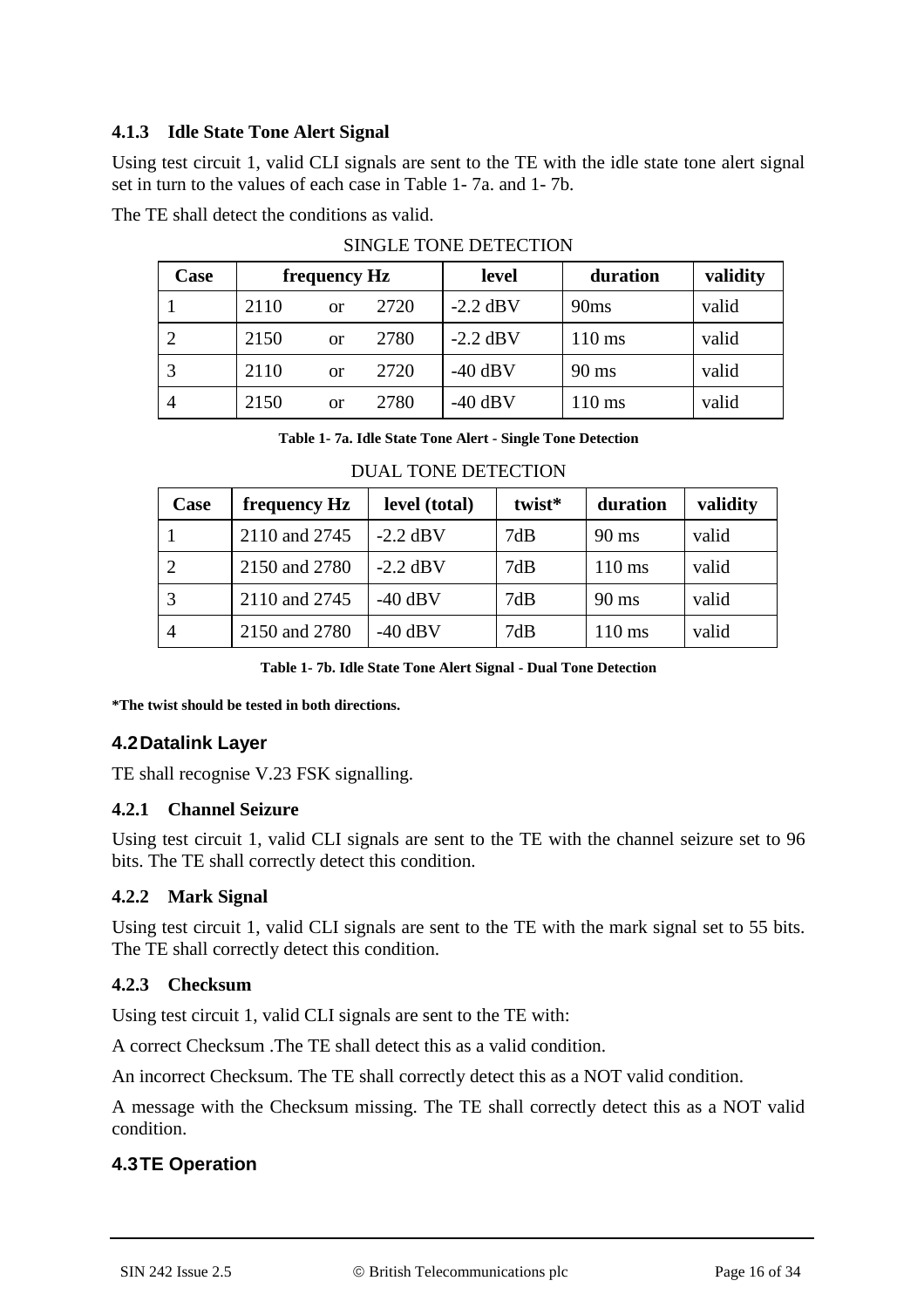### **4.3.1 DC wetting pulse**

Using test circuit 1 with R set to 1400 Ohms, valid CLI signals are sent to the TE.

The TE shall draw a DC current, commencing  $20 +/- 5$  ms after the end of the idle state tone alert signal (see Fig 1- 1.).

The current shall rise to a minimum of 25 mA and maintain that current for a total time of not less than 5 ms.(see Fig 1- 3.)



**Fig 1- 3.**

### **4.3.2 AC Load**

Use the test circuit of Figure A.4.1.2 of ETS300 001: 1997. Tables 4.1.2 and A.4.1.2 ETS300 001: 1997 (Test Circuit 2. of this document), apply with the following changes to the UK entry:

(a) the range of feed current  $I_f$  shall be replaced by one value which is the maximum current drawn by the TE in accordance with 5.1.3.

(b) the reference impedance  $Z_r$  and impedance  $Z_g$  shall both be replaced by  $Z_{ss}$ .

(c) if required the TE may be connected via a socket as described in ETS300 001: 1997 section 8.2.

### **4.3.3 DC Load**

Using test circuit 1, valid CLI signals are sent to the TE. The TE may apply a load to draw DC current up to 0.5 mA. The DC load shall be applied and removed at the same time as the AC load impedance.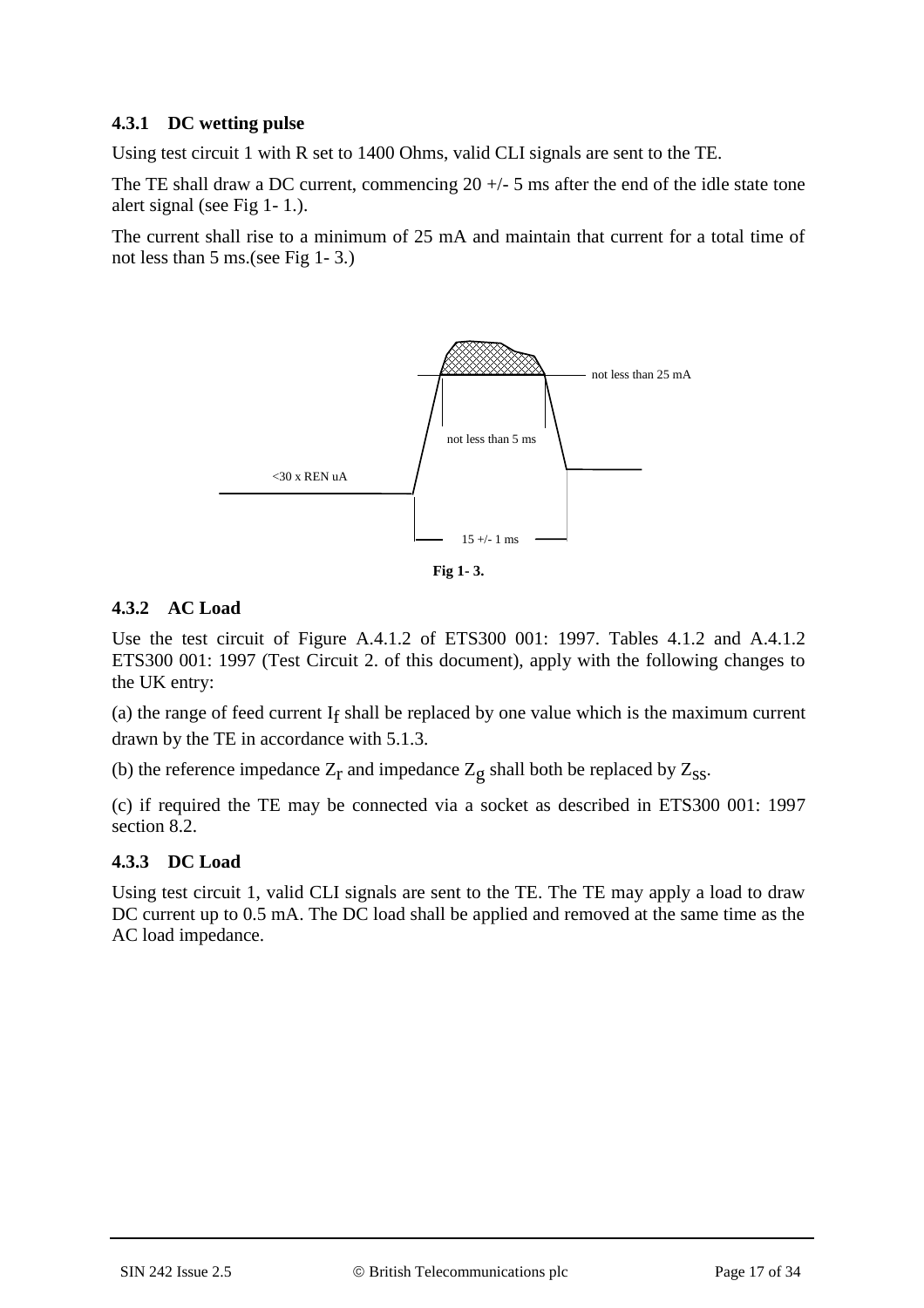### **4.3.4 Detection of end of Signalling and removal of Loads**

Using Test Circuit 1, valid CLI signals are sent to the TE and terminated prematurely during the V.23 signalling. The TE shall remove all loads within 1 second of termination of the V.23 signalling and revert to the idle state.

### **Test Circuits**



**Test circuit 1.**

The above circuit provides the ability to generate CLI signals controllable over the range of values required by the tests of clause 4. It could be represented by the following modules.

**Line Interface.** This module is capable of providing line feed over the voltage and current ranges specified and reversing line polarity as shown in Table 1- 2.

**Idle State Tone Alert Generator.** This module is capable of generating the Idle State Tone Alert signals over the range of parameters in clause 4.1.3. It is able to generate single tone and dual tones as required.

It is capable of producing one or more interfering tones with total power of 20 dB below the signal tones.

**V.23 Signal Generator.** This module is capable of generating V.23 signals over the range shown in clause 4.2. Datalink Layer.

**Line Monitor.** This module (typically an oscilloscope) is capable of detecting line changes and measuring timings of conditions applied by the TE as in clause 5. It may be connected either in position **'x'** or **'y'** as shown in Test circuit 1.

**Test circuit 2.** This is the circuit ETS 300 001:1997 clause 4.1.2 Input impedance of TE in loop condition. The values shown in ETS 300 001:1997 Table 4.1.2 shall be replaced by the values in clause 3.2 of this standard.

### **~END OF PART 1~**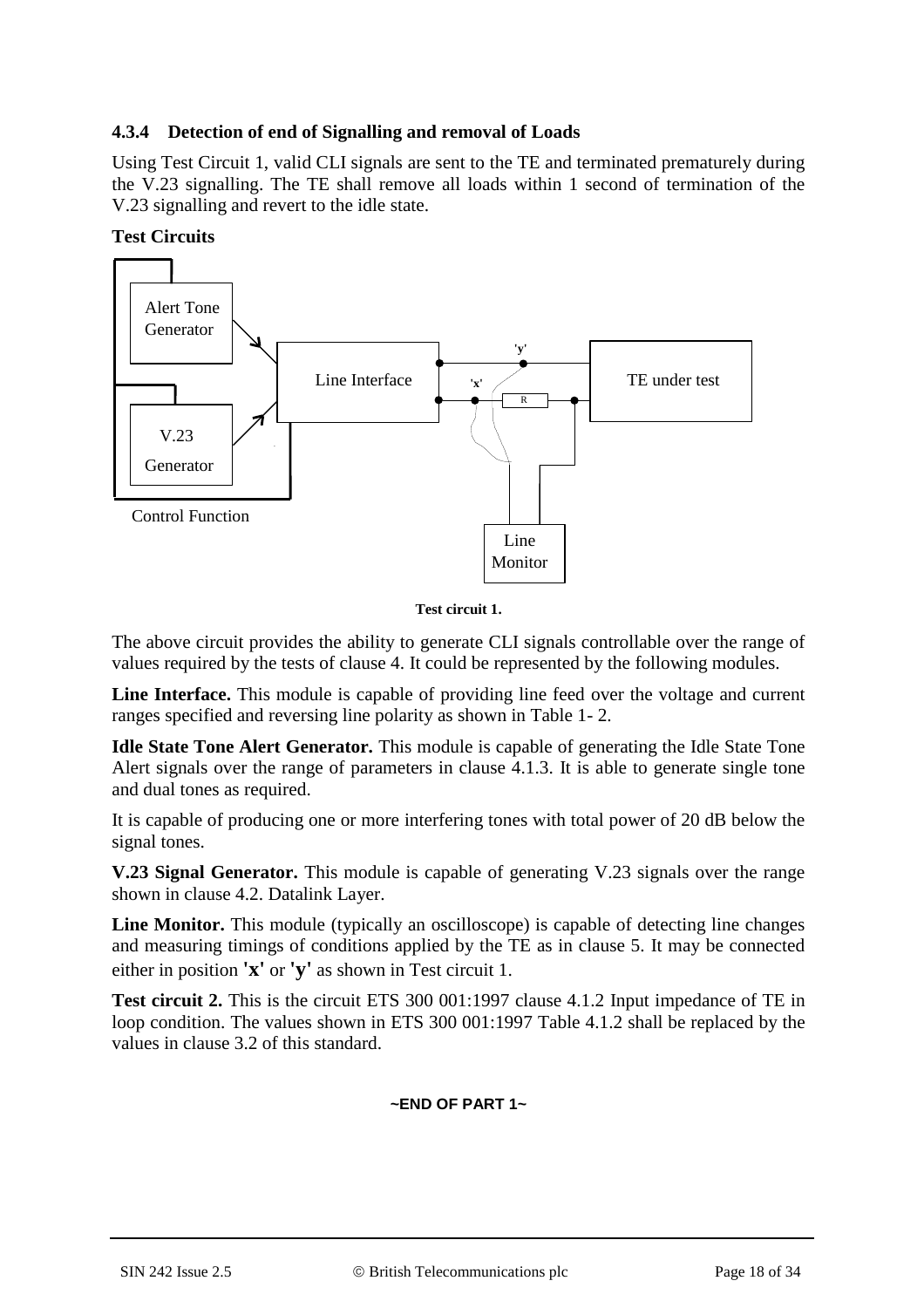## **PART 2: LOOP STATE SIGNALLING**

## **1 Network Connection**

### **1.1Loop State**

Before the receipt of CLI Signals the TE shall present a loop state as described in ETS 300 001:1997 para 1.4.5.2.

### **2 SIGNALLING**

## **2.1 Physical Layer**

The TE shall detect CLI signals and operate as shown in Fig 2-1. and Table 2-1.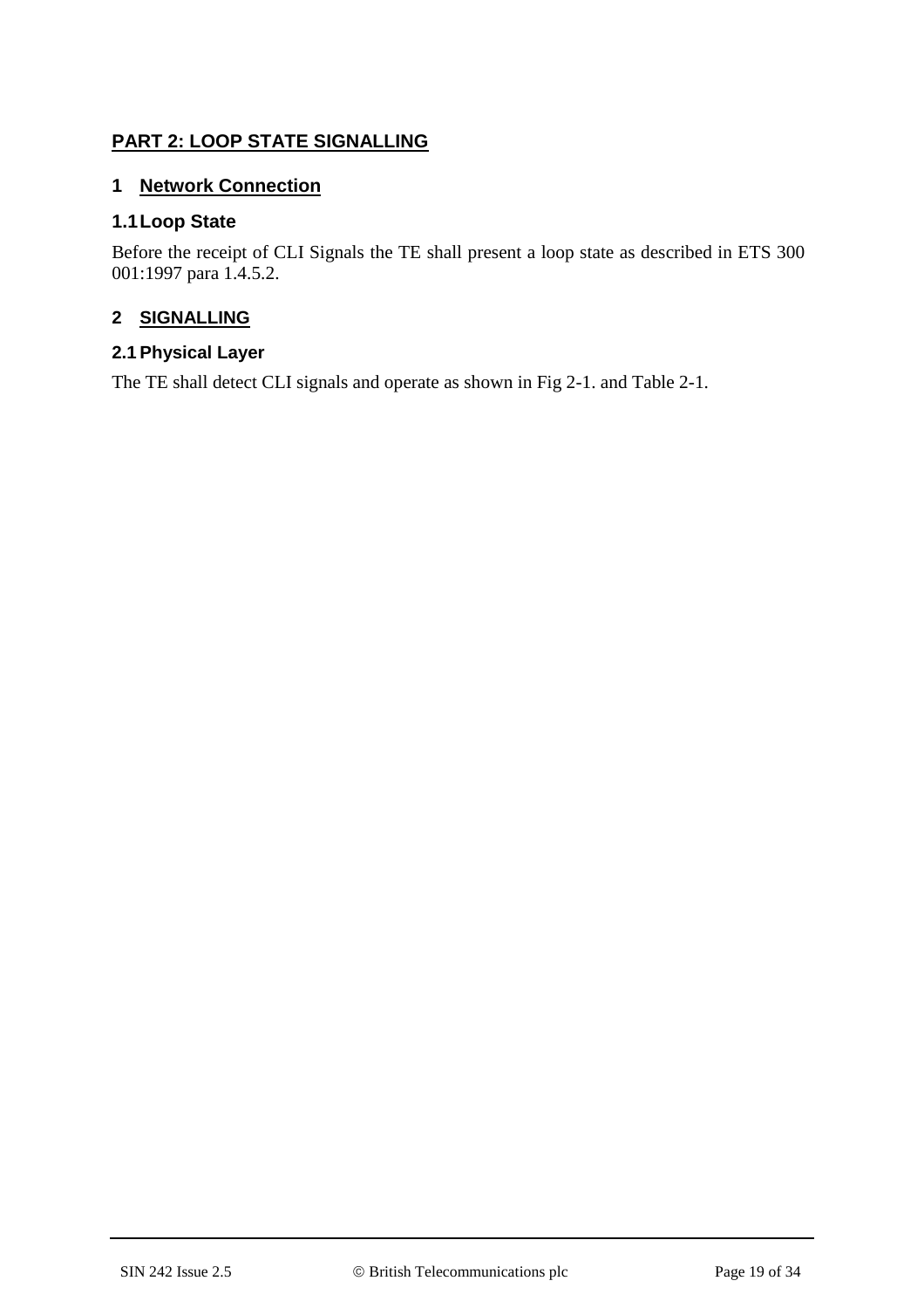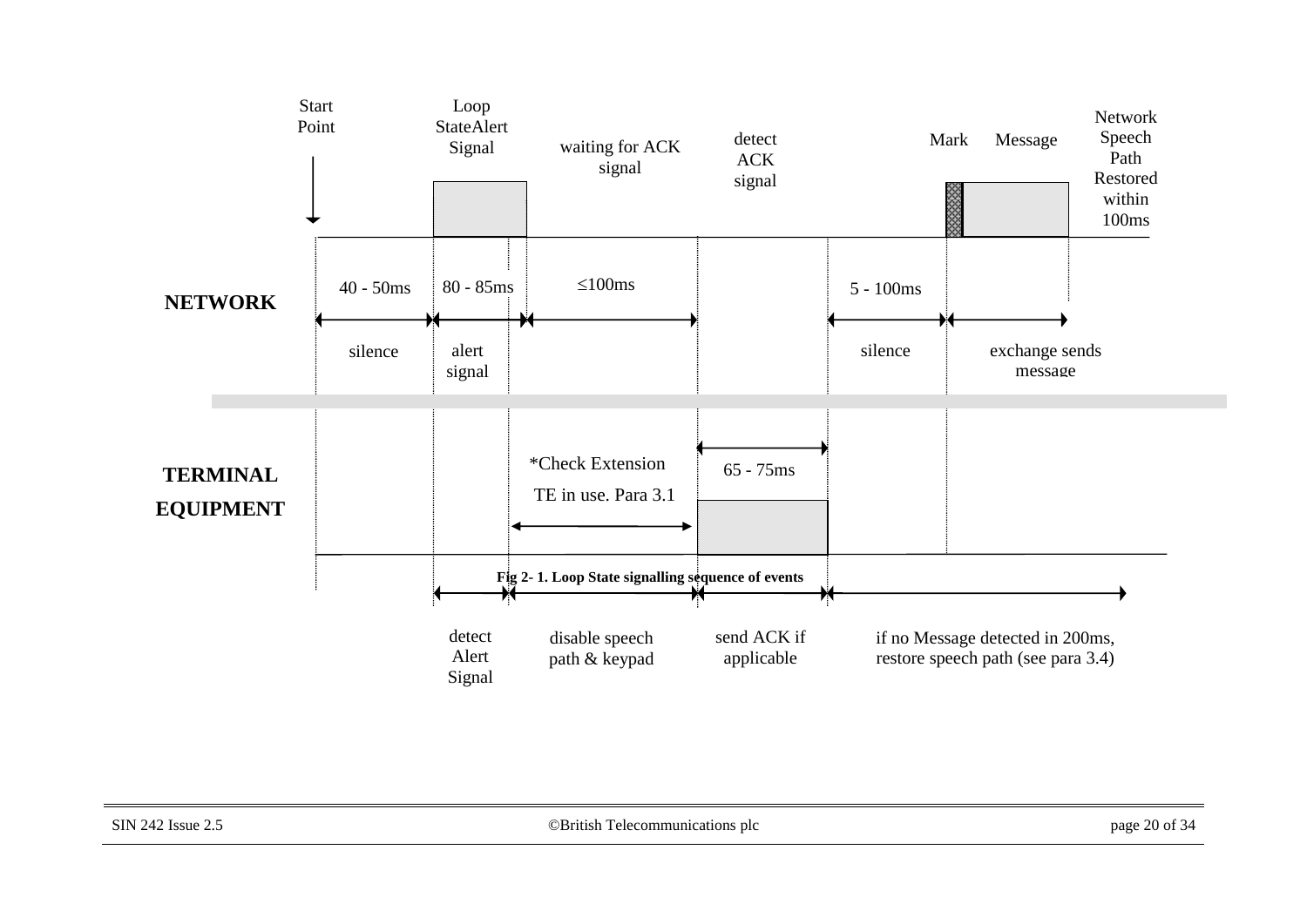| <b>Network</b>                                                     | TE                                              | reference |
|--------------------------------------------------------------------|-------------------------------------------------|-----------|
| start point                                                        |                                                 | 2.1.1     |
|                                                                    |                                                 |           |
| transmission to distant<br>customer disabled in<br>both directions |                                                 | 2.1.1     |
| send alert signal                                                  |                                                 | 2.1.2     |
|                                                                    | detect alert signal                             | 3.1       |
|                                                                    | check no other TE in<br>loop state              | 3.1       |
|                                                                    | disable local speech path<br>in both directions | 3.1       |
|                                                                    | send Acknowledge<br>(ACK)                       | 3.3       |
| detect ACK                                                         |                                                 |           |
| send Message                                                       |                                                 |           |
|                                                                    | receive Message                                 | 3.4       |
| restore transmission                                               |                                                 |           |
|                                                                    | restore local speech path                       | 3.4       |

**Table 2- 1. CLI Loop State**

## **2.1.1 The Start Point**

The Start Point will be service dependent and will be specified in the appropriate Application Layer description in the relevant Annex to this document. As an example, for Call Waiting with Caller Display the start point is the end of the first tone ON portion of the audible Call Waiting Indication.

At this point the exchange will have already disabled the speech path to the distant customer in both directions of transmission.

## **2.1.2 Loop State Tone Alert Signal**

The exchange will wait 40 to 50ms from the Start Point, then send the Alert signal.

TE must recognise the Loop State Tone Alert Signal by the detection of **both** frequencies together.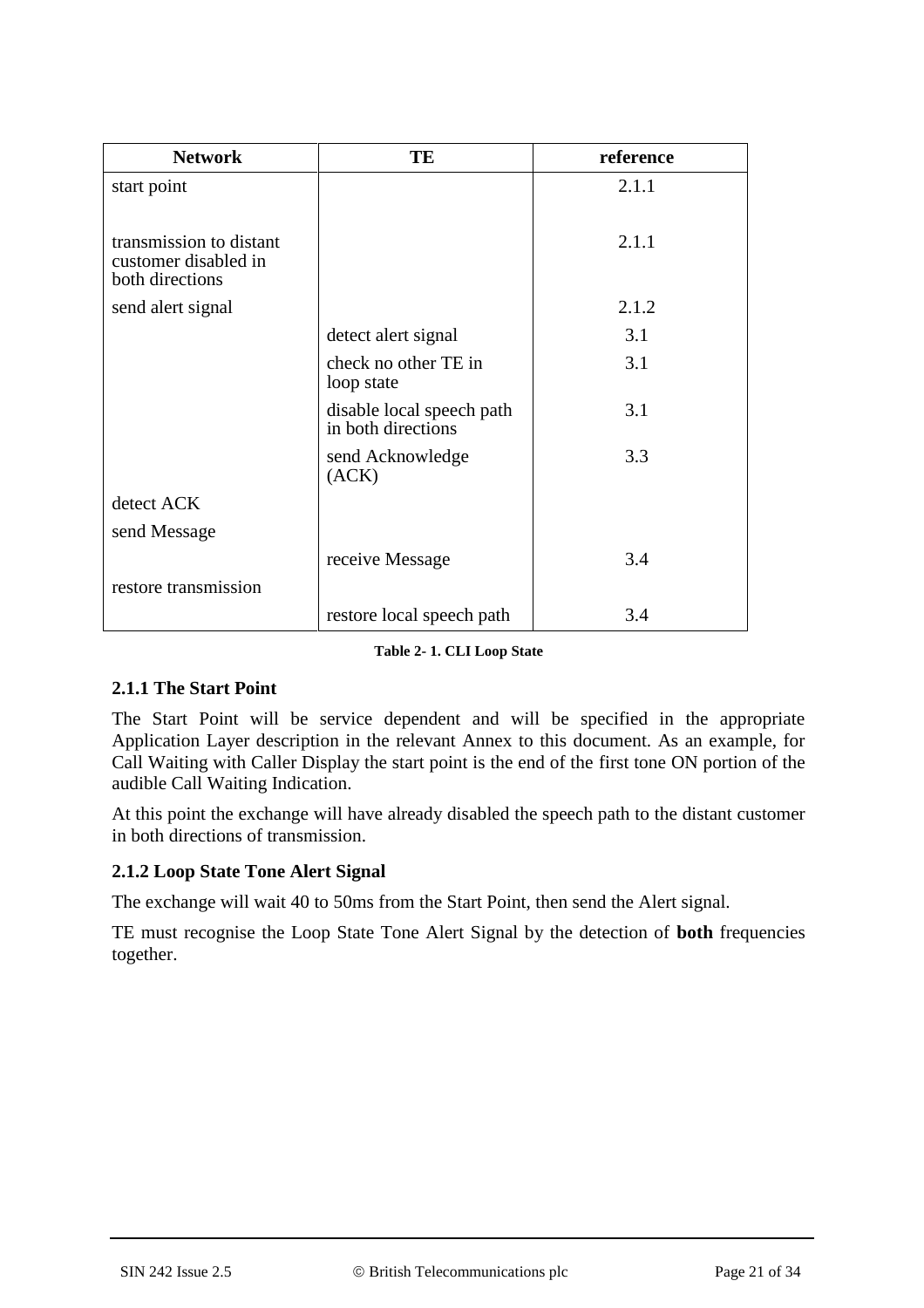The Loop State Tone Alert signal is:

| Frequencies               | 2130 Hz and 2750 Hz $\pm$ 0.6%                                                                                               |  |
|---------------------------|------------------------------------------------------------------------------------------------------------------------------|--|
| Received signal level     | $-8$ dBV to $-40$ dBV                                                                                                        |  |
| Signal Level differential | up to $7 dB$                                                                                                                 |  |
| AC.<br>Load<br>and<br>DC. | DC - ETS 300 001:1997 Section 2.3                                                                                            |  |
| Impedance                 | Alternatively NV NTR Issue $2^{[4]}$                                                                                         |  |
|                           | AC - ETS 300 001:1997 Section 4.1.2                                                                                          |  |
|                           | Alternatively NV NTR Issue 2 section 5                                                                                       |  |
| <b>Unwanted Signals</b>   | Total power of extraneous signals in the voice<br>band $(300-3400 \text{ Hz})$ is at least 20 dB below<br>the signal levels. |  |
| Duration                  | 80 to 85ms                                                                                                                   |  |

**Table 2- 2. Received Characteristics of Loop State Alert Signal**

## **2.2Datalink Layer (Basic Mode)**

TE shall recognise V.23 FSK signalling.

The received V.23 FSK signalling may vary between the values shown in Table 2- 3.

| Mark (logic 1) frequency                                                            | 1280.5 Hz | 1319.5 Hz |
|-------------------------------------------------------------------------------------|-----------|-----------|
| Space (logic 0) frequency                                                           | 2069.5 Hz | 2131.5 Hz |
| Mark level                                                                          | $-40dBV$  | $-14$ dBV |
| Space level                                                                         | $-36$ dBV | $-8$ dBV  |
| Total power of extraneous<br>signals in the voice band<br>$(300-3400 \text{ Hz})$ . | $-64$ dBV | $-34$ dBV |
| <b>Transmission rate</b>                                                            | 1188 baud | 1212 baud |

**Table 2- 3. Received Characteristics of V.23 Signals**

### **2.2.1 Channel Seizure**

NOTE: Channel seizure is not sent for Loop State signalling.

### **2.2.2 Mark Signal**

The TE shall detect the Mark signal.

### **2.2.3 Checksum**

TE shall always check the checksum byte. If the checksum is in error, then the signalling packet shall be treated as erroneous in its entirety and discarded. The TE shall not assume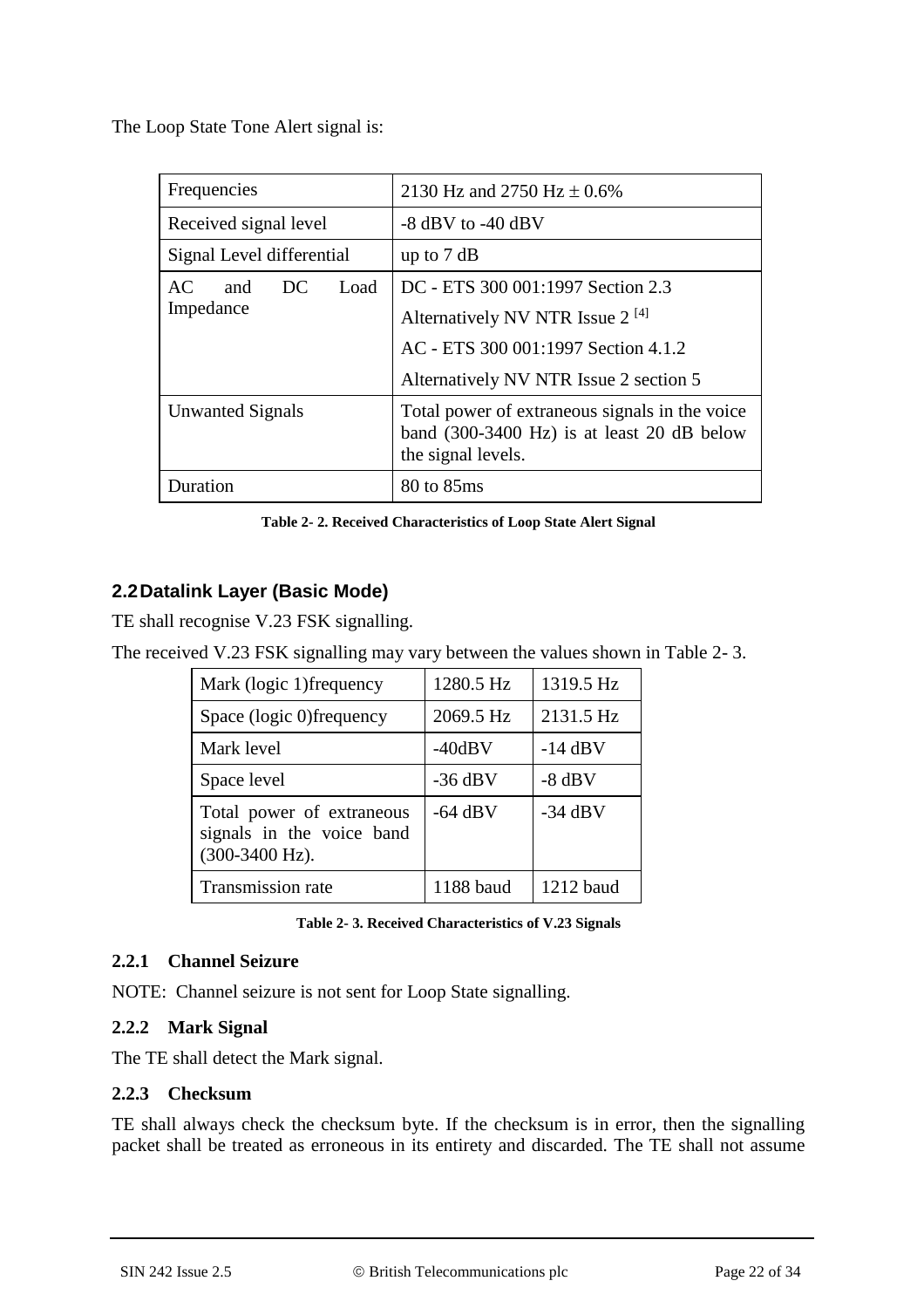even that the message type byte is correct, and so NO assumption can be made as to the purpose of the message.

Note. If the Checksum is in error it may be useful to display a suitable message.

## **3 TE Operation**

Throughout the Loop State signalling the TE shall maintain terminating conditions compatible with the interface characteristics described in SIN 351<sup>[5]</sup>.

The TE shall operate in the following way.

### **3.1Detection of Alert Signal**

TE shall detect the Alert signal and respond by disabling the MF signalling sender (keypad) and the local speech path in both directions.

Note: TE may first check that no other TE, on the same line, are in the Loop State (offhook). It is recommended that detection of other TE in the Loop State (off-hook) is achieved by monitoring of current or voltage changes on the line. TE should **not** detect other TE in the Loop State by entering the Idle State (on-hook) momentarily and checking line voltage as this could destroy the integrity of immediately subsequent in-band signals. It may be convenient for TE to constantly monitor the line for other TE in the Loop State (off-hook).

### **3.2Analysis of Alert Signal**

TE shall recognise the Alert signal by the detection of both frequencies together. The validation time shall not be less than 70ms.

The Acknowledge (ACK) signal must not be sent before the Alert signal has ceased but must commence within 100ms of the end of the Alert signal.

It is recommended that the Loop State Alert signal detection performance be optimised by carrying out conformance tests based on the requirements described in Bellcore document SR-TSV-002476<sup>[6]</sup>.

It is recommended that the Loop State Alert signal "talk-off" and "talk-down" (i.e. false detection of Alert signal due to the presence of speech and missed Alert signals in the presence of speech) performance be optimised by carrying out conformance tests based on the requirements described in Bellcore document SR-TSV-002476 .

The test requirements to ensure compliance with the above recommendations are detailed in section 4 of the Bellcore Special Report SR-3004<sup>[7]</sup>.

It is recommended that the manufacturer consider a range of suppliers and design options for Alert Signal detection circuit elements in order to optimise the performance of loop state Alert Signal detection.

## **3.3Acknowledge Signal (ACK)**

The TE shall detect the Tone Alert and respond by sending an ACK signal.

If other TE in the Loop State (see 3.1) are detected then the either:

- the ACK shall not be sent or,
- the ACK signal may still be sent and the message received. **However**, if a subsequent Checksum error is detected (see 2.2.3 and 4.2.) it is recommended that a message is displayed to advise the user of the probable source (e.g. "extension equipment in use") or,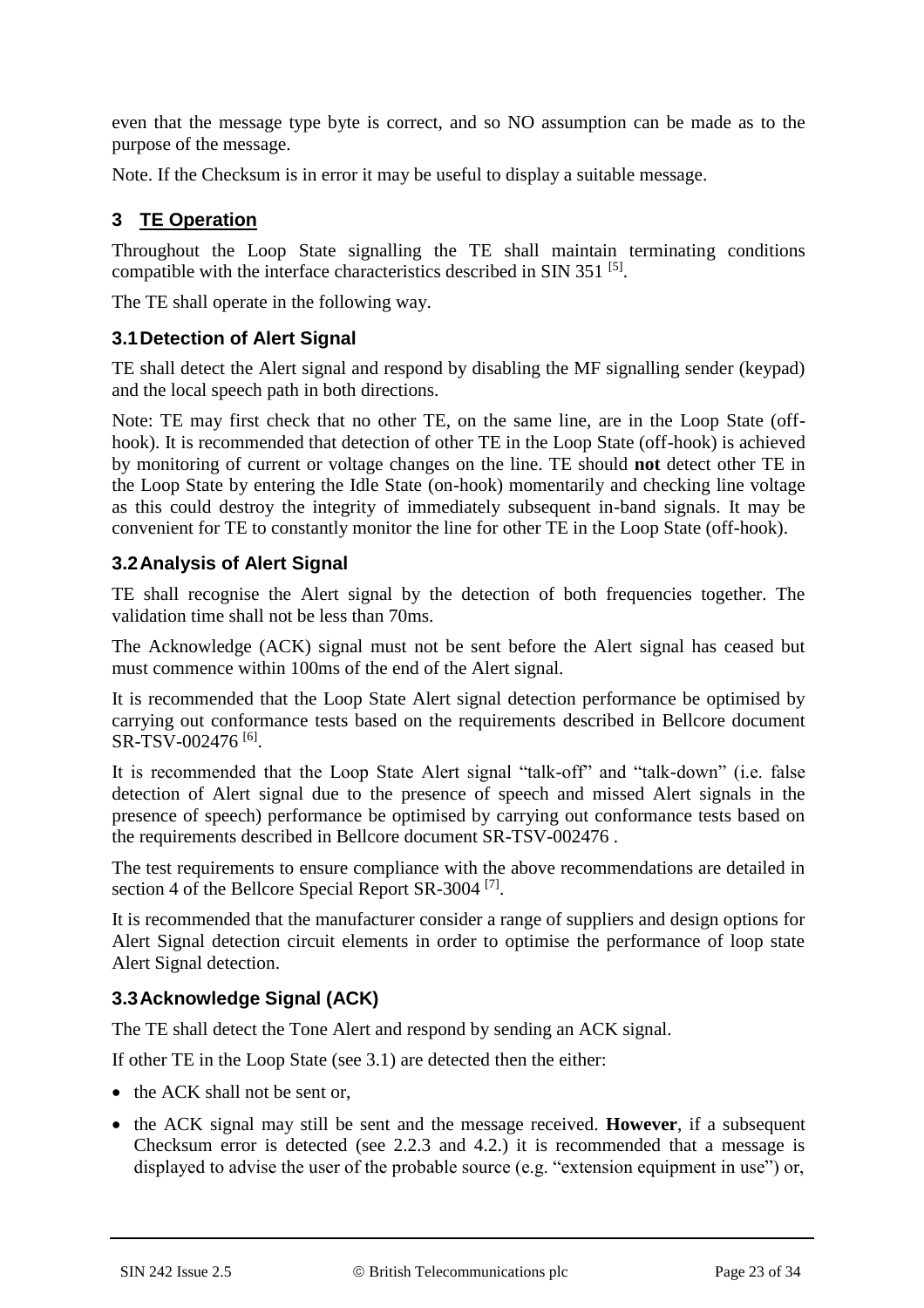It is recommended that TE offer both options, configurable by the user.

If ACK is sent while other TE are in the Loop State users may receive a burst of noise caused by the data transmitted from the Network. If ACK is not sent while other TE are in the Loop State data will not be sent from the Network. It is important that user instructions clearly explain that this is not an error. If an option is offered, the instructions should explain how to configure the TE to send or withhold ACK in these conditions. It is recommended that if the ACK signal is not sent then the reason is notified on the display to the user.

The ACK signal is the Dual Tone Multi Frequency (DTMF) Digit 'D' (Reference 3) and shall be 65 - 75ms in duration.

Care should be taken to minimise the impact of any line transients caused by application of the DTMF sender to line. In order to allow maximum time for line conditions to stabilise, after changes in AC and DC loads are applied, the following actions are recommended:

- The DTMF sender should be applied at the earliest opportunity before sending the ACK.
- It is advisable to delay the ACK as long as possible whilst still commencing within 100ms.
- The MF tone waveform should meet the requirements of ETS 300 001:1997  $^{[4]}$  sections 5.4.6.1 and 5.4.6.2. These requirements deal with the transient voltages, rise and fall of the tone waveform.

### **3.4Detection of message**

The exchange will detect the ACK and respond by sending the Message. The Message will commence between 5 and 100ms from the end of the ACK.

If the TE does not detect the beginning of the Message within 200ms of the end of sending the ACK it will abandon the signalling and re-enable the MF signalling sender (keypad) and local speech path.

The TE shall receive the data and operate as described in appropriate Annexes to this document.

After the complete Message has been sent the exchange will restore speech transmission within 100ms.

TE shall restore the keypad and local speech path within 100ms after the message has been completed.

TE shall respond to valid conditions by receiving data as described in Annexes to this document.

### **3.5User Information**

In addition to the user information called up by other standards, there shall be advice about multiple installation of TE and interpretation of error messages.

Where TE is designed to work with Caller Display in both the Idle State (Part 1 of this SIN) and also in the Loop Sate (Part 2) the user information should make this clear in a prominent position.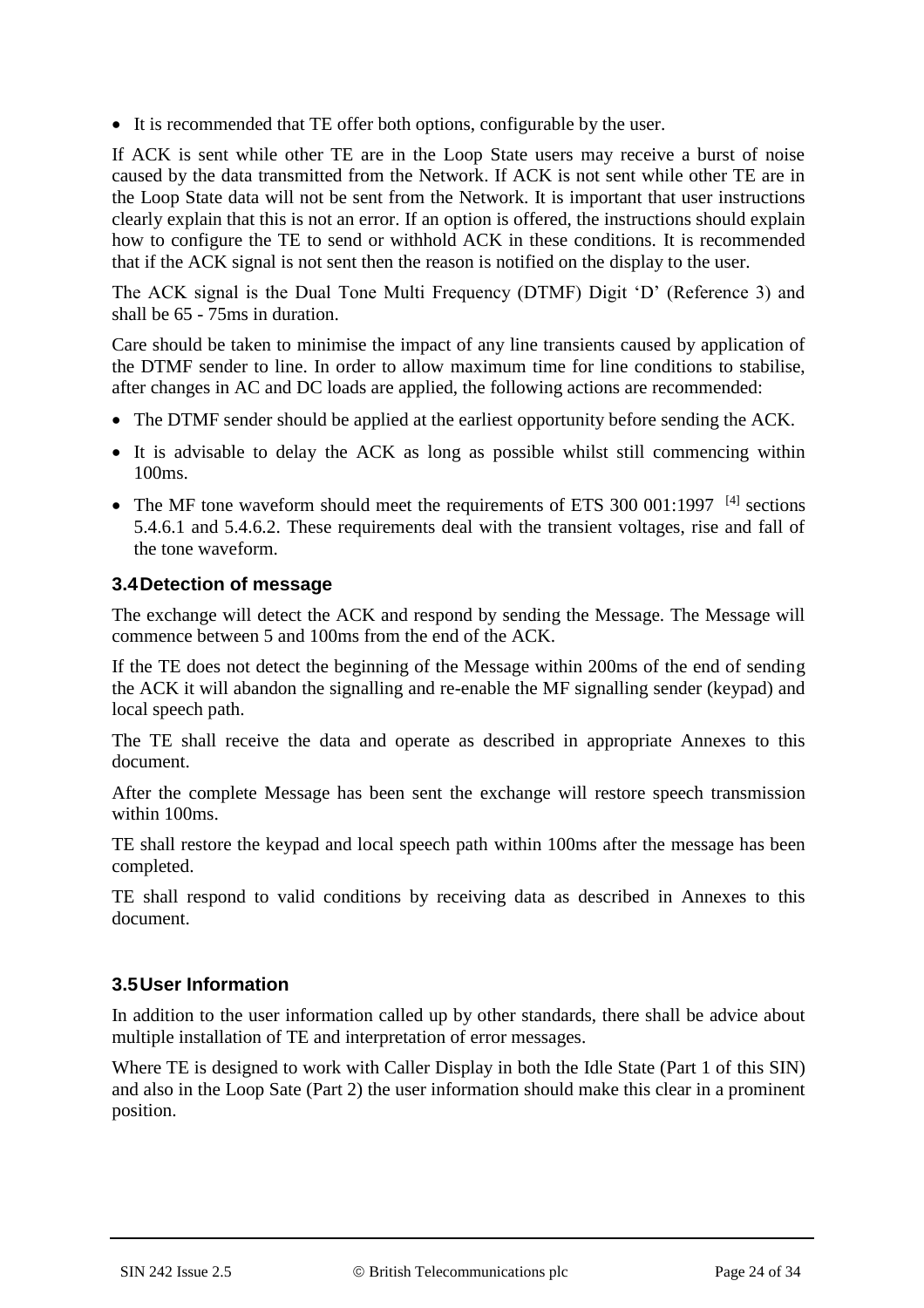## **4 Loop State Electrical And Signalling Tests**

Valid CLI test messages, providing facilities described in Annexes to SIN227 and of types which the TE is designed to receive, shall be sent to the TE with each of the conditions of 4.1 applied. In each case only the parameter concerned shall be varied with all other parameters set to centre (nominal) specification unless stated otherwise. The signalling sequence and parameters are shown in Fig 2- 1. and Table 2- 1.

TE shall respond to valid conditions by operating as described in clauses 4.1 to 4.3.

### **4.1Timing, ACK And Muting**

- **4.1.1** The TE shall respond correctly when the timing from the 'Start Point' to the beginning of the Loop State Tone Alert is set first to 40ms and then 50ms.
- **4.1.2** The TE shall send an ACK in response to the Loop State Tone Alert within 100ms of receipt.
- **4.1.3** The TE shall not recognise a Loop State Tone Alert:
	- (a) lasting less than 70ms.
	- (b) consisting of only the 2130Hz tone.
	- (c) consisting of only the 2750Hz tone
- **4.1.4** The TE shall not send an ACK until after the Loop State Tone Alert has ceased.
- **4.1.5** The ACK shall be between 65ms and 75ms and shall be the Dual Tone Multi Frequency (DTMF) Digit 'D', ITU-T Recommendation Q.23<sup>[9]</sup>.
- **4.1.6** The ACK shall meet the requirements of ETS 300 001:1997 sections 5.4.6.1 and 5.4.6.2 4 (Reference 3).
- **4.1.7** The TE shall respond correctly when the timing from the receipt of the ACK to the beginning of the Mark + Message is set first to 5ms and then 100ms.
- **4.1.8** The TE shall disable the local speech path in both directions and the keypad on receipt of the Loop State Tone Alert.
- **4.1.9** The TE shall restore the restore the local speech path and MF signalling sender (keypad) within 100ms after the end of the Message.
- **4.1.10** The TE shall restore the speech path and MF signalling sender (keypad) if the Mark + Message is not received within 200ms.

### **4.2Datalink Layer**

- **4.2.1** The TE shall respond correctly when the Mark is set to 55ms.
- **4.2.3** Checksum

Valid CLI signals are sent to the TE with:

A correct Checksum .The TE shall detect this as a valid condition.

An incorrect Checksum. The TE shall correctly detect this as a NOT valid condition.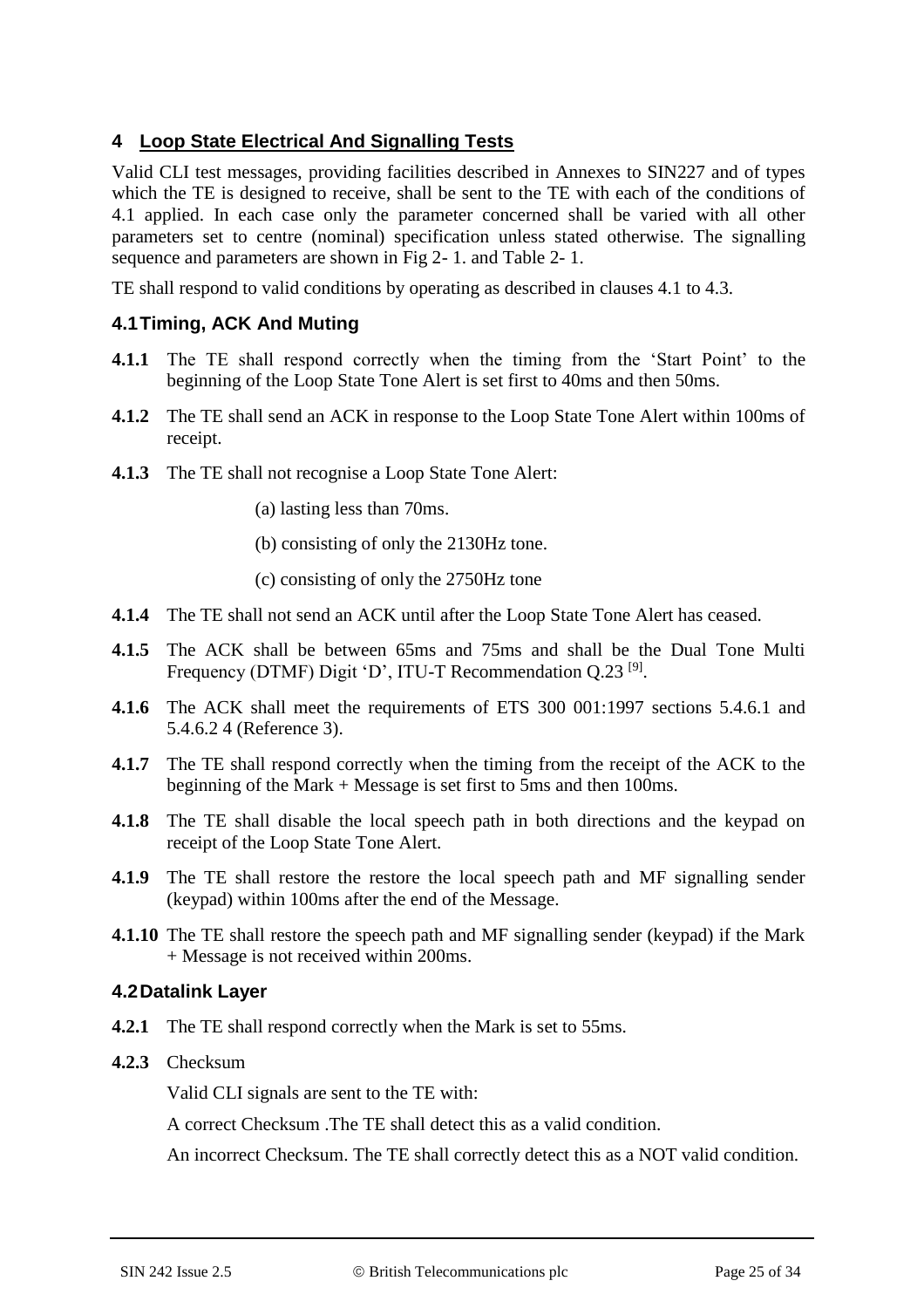A message with the Checksum missing. The TE shall correctly detect this as a NOT valid condition.

### **4.3Detection Of Other TE In The Loop State**

TE shall **not** detect other TE in the Loop State by entering the Idle State (on-hook) momentarily and checking line voltage. During the signalling tests the line state shall be monitored to ensure that such 'line breaks' are not introduced.

#### **~END OF PART 2~**

### **History**

| Issue 1        | August 1994      | First Issued.                                                                                                                                                                                                                                                                               |
|----------------|------------------|---------------------------------------------------------------------------------------------------------------------------------------------------------------------------------------------------------------------------------------------------------------------------------------------|
| Issue 2        | November 1996    | Second Edition.                                                                                                                                                                                                                                                                             |
| $I$ ssue $2.1$ | June 2001        | Editorial Changes.                                                                                                                                                                                                                                                                          |
| $I$ ssue $2.2$ | November 2002    | Editorial Changes.                                                                                                                                                                                                                                                                          |
| $I$ ssue 2.3   | January 2004     | Terminal Equipment approval clause removed, information available<br>via www.sinet.bt.com Useful Contacts page.                                                                                                                                                                             |
| $I$ ssue 2.4   | June 2010        | Editorial Changes.                                                                                                                                                                                                                                                                          |
| $I$ ssue $2.5$ | November<br>2016 | Now references ETS 300 001:1997 in place of ETS 300 001:1992.<br>Also, references to BS6305:1992 (now withdrawn) replaced with<br>references to ETS 300 001:1997. Further editorial changes.<br>Change SINet site references from http://www.sinet.bt.com to<br>http://www.btplc.com/sinet/ |

**~END~**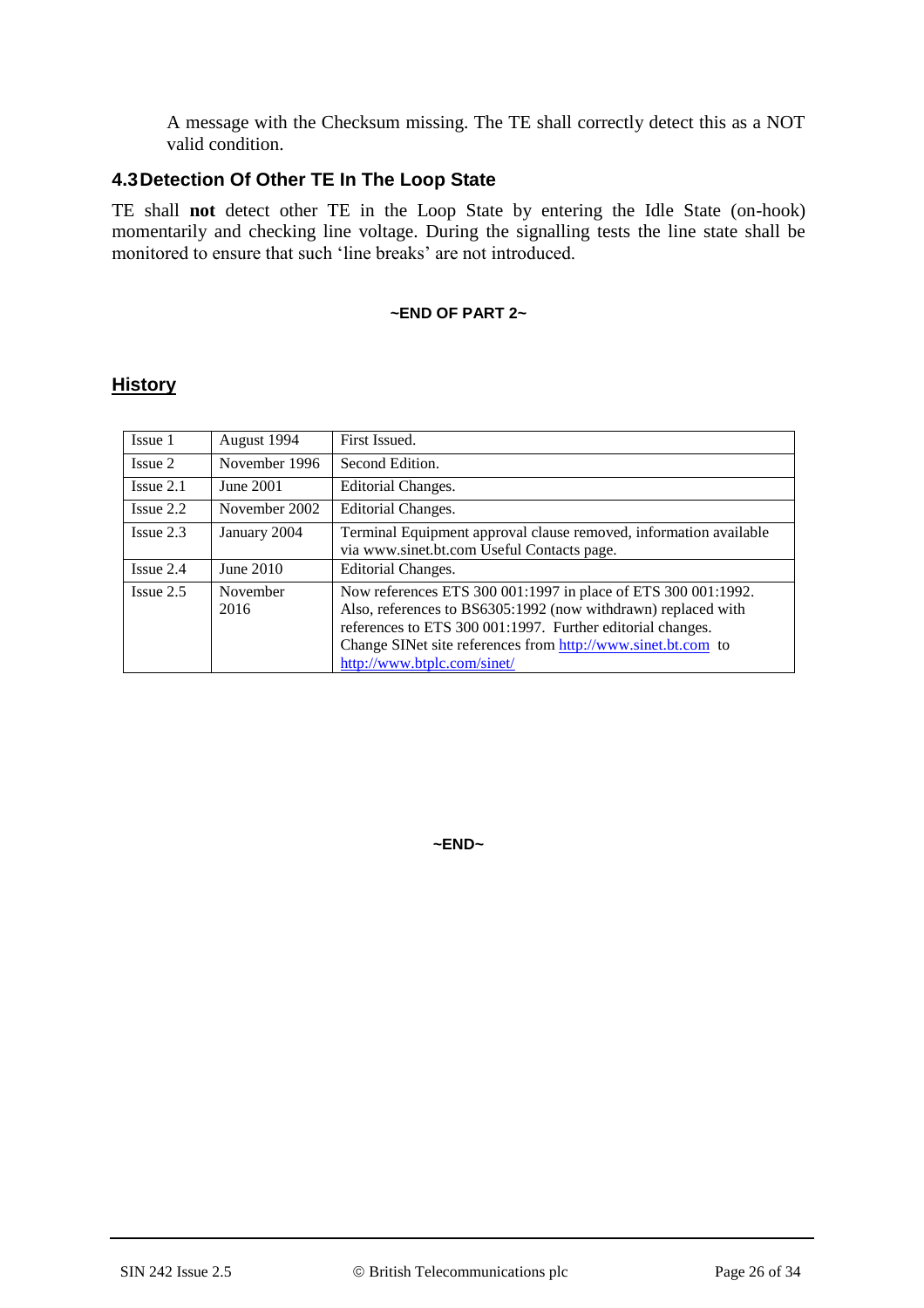## **ANNEX A Calling Line Identification Presentation (CLIP)**

Message Type Message Length **Message** | Checksum Parameter Type Parameter Length Parameter byte(s) . . . . Parameter Type Parameter **Length** Parameter byte(s)

The format for CLI messages is show in Fig A- 1.

**Fig A- 1. CLI message structure**

TE intended to recognise CLI messages shall process data as specified in this annex. Full details of the message structure are contained in SIN227.

#### **A1 Valid CLIP message**

A call containing a CLIP message with the structure shown in Table A- 2. shall be sent to the TE. The call type parameter, if present will always be sent first. Other parameters may be sent in any order. Each of the parameters of A1.1 to A1.10 shall be varied in turn. The TE shall respond by correctly processing the message.

#### **A1.1 Message Type**

TE shall respond to the message type code by correctly processing the remainder of the message. Other codes shall cause the TE to ignore the remainder of the message.

The Message Type for CLIP is binary 10000000, indicating "Supplementary Information Message". Other message types may be used for other purposes.

There are eight parameter types associated with CLIP:

| <b>Parameter Type value</b> | <b>Parameter name</b>                |
|-----------------------------|--------------------------------------|
| 00010001                    | Call Type                            |
| 00000001                    | Time & date                          |
| 00000010                    | Calling line directory number (DN)   |
| 00000011                    | Called directory number              |
| 00000100                    | Reason for absence of DN             |
| 00000111                    | Caller name/Text                     |
| 00001000                    | Reason for absence of name           |
| 00010011                    | <b>Network Message System Status</b> |

**Table A- 1. CLIP parameters**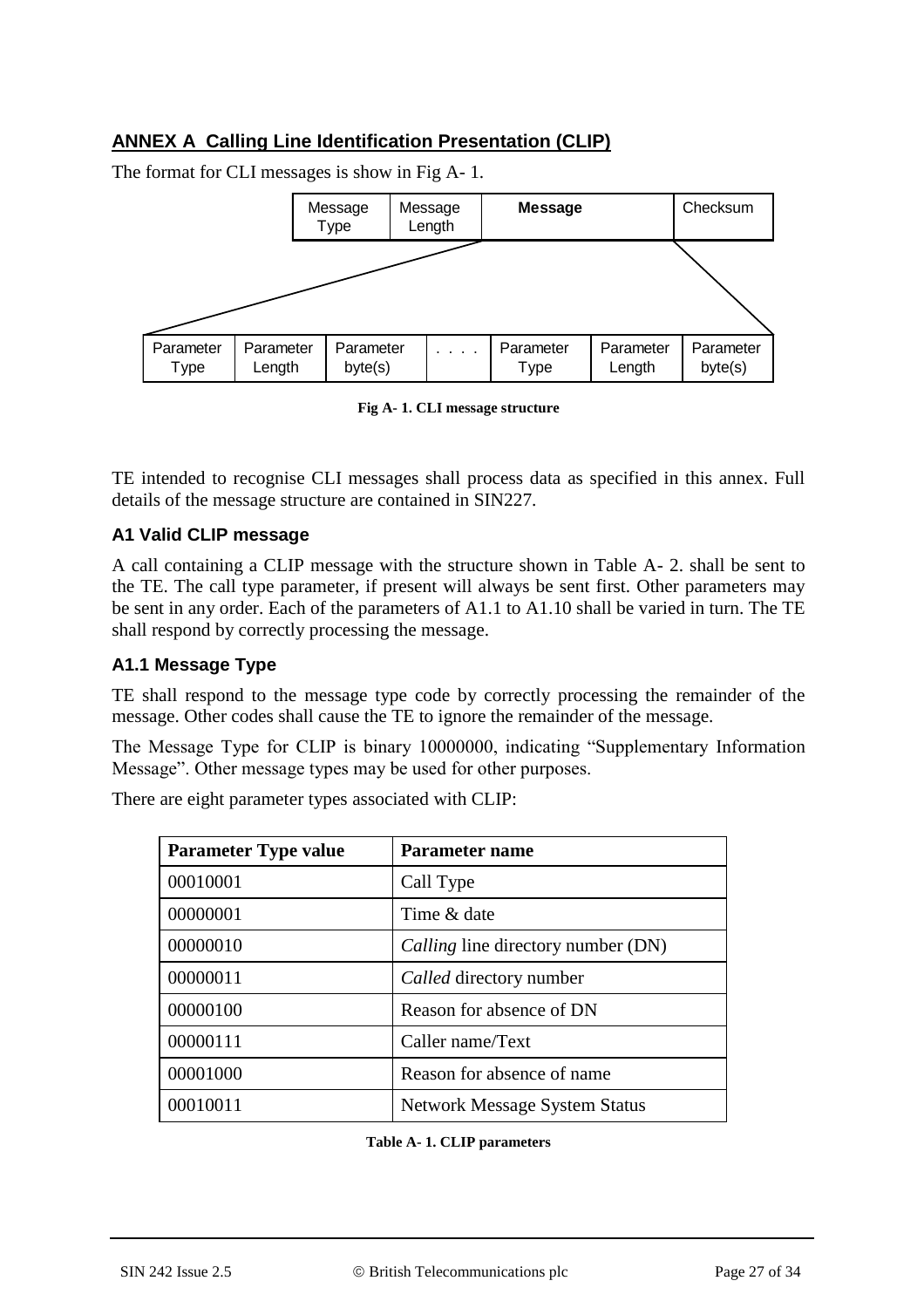The following parameters must be interpreted:

- Call Type
- Time & date
- Calling line directory number
- Reason for absence of DN

Optionally, TE may also interpret these parameters:

- Caller Name/Text
- Called directory number
- Reason for absence of Caller Name
- Network Message System Status

### **A1.2 Message Length**

The longest CLIP message (excluding DATALINK layer information) is currently 64 bytes. Additional CLIP parameters may be added later that might lengthen the message to about 90 bytes. However, any new parameters will be sent after the ones mentioned here. If (to minimise buffer length) the TE chooses not to store bytes after the 64th, then the TE must still process received bytes for checksum purposes. All bytes in the message are included in the checksum.

### **A1.3 Call Type**

TE shall recognise this parameter. If Call Type is not sent the TE shall treat the message as Voice Type.

If the Call Type is not recognised by the TE then Call Types with values of 127 (binary 01111111) and below may displayed and stored.

Messages with an unrecognised Call Type of 128 (binary 10000000) and above shall be ignored.

### **A1.4 Time & Date**

If calls are stored (that is, stored for display after the end of the call) then the Time  $\&$  date parameter should be logged with the calling number/name.

This parameter may also be used to set clocks, provided the Call Type is 127 (binary 01111111) or below, or is not specified.

#### **A1.5 Calling Line Directory Number**

In order to unambiguously represent a UK phone number, at least the last 11 significant digits must be stored. Non-numeric punctuation characters space and "-" may be included. For example, a telephone number might be sent as:

| the control of the control of the<br>$\binom{1}{1}$   1   2   3   4   -   5   6<br>$\mathbf Q$ |  |
|------------------------------------------------------------------------------------------------|--|
|------------------------------------------------------------------------------------------------|--|

or:

| $\vert \leq \vert$ $\vert$ 7   $\delta$<br>$9$ 1   2   3   -   4   5 |
|----------------------------------------------------------------------|
|----------------------------------------------------------------------|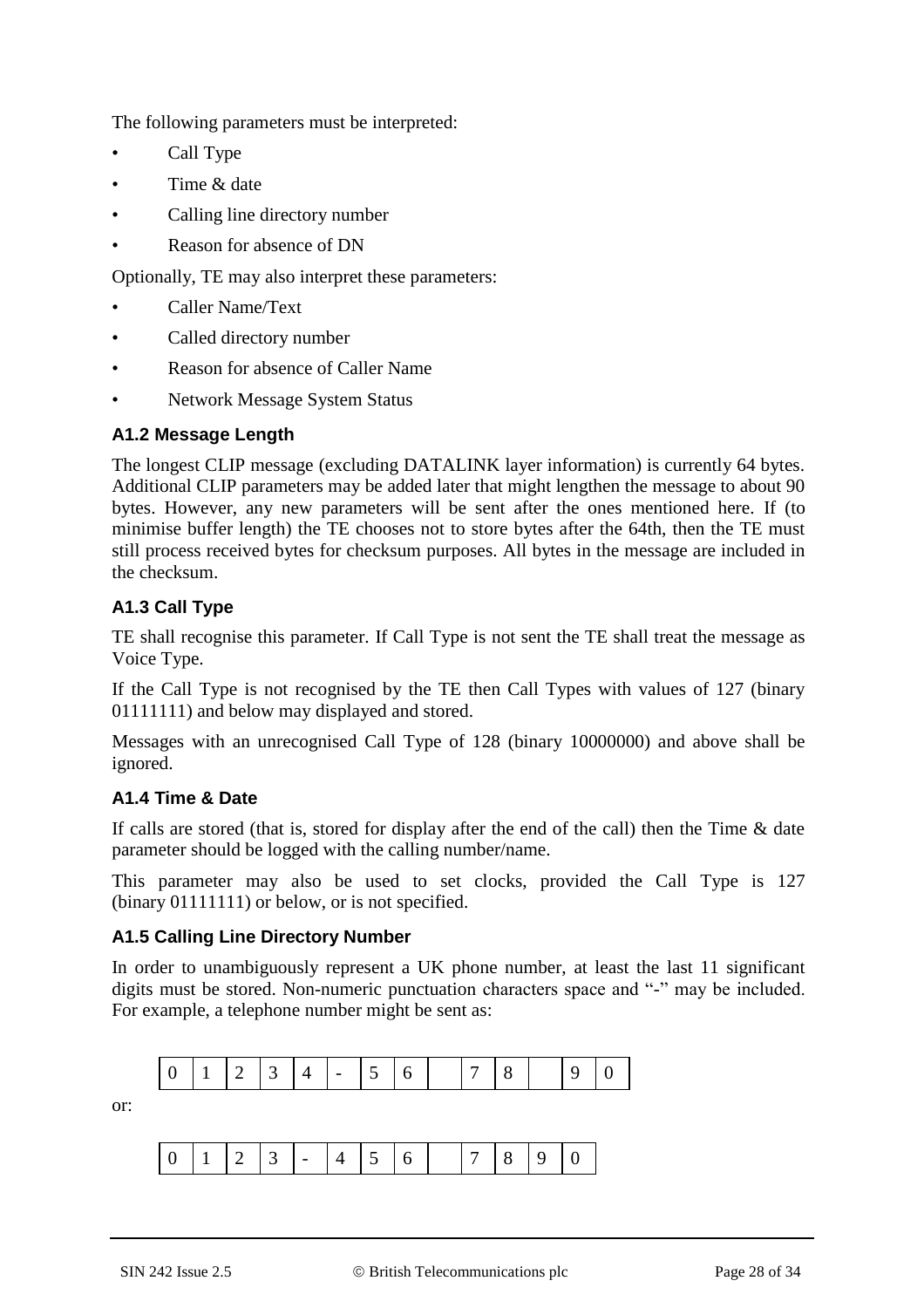These examples are illustrative: the grouping of digits may differ from that shown, and may vary from call to call.

In order to allow for international numbers it is recommended that the display should be capable of storing at least 22 characters, including punctuation. The number may be displayed on a display narrower than 22 digits provided that the display can be scrolled to display at least 22 digits. It is recommended that the display width be at least 14 characters wide. Where the number exceeds the storage capacity of the TE (for example an international number) then some indication that the number is truncated should be given, and any call-back capability suppressed on incomplete numbers.

The TE should not reformat the number for display (for example by addition or removal of punctuation). However, if the TE makes use of the number to make a return call, then punctuation must be deleted in determining the digits to dial.

The number delivered will not include any access number that may be required when dialling a return call. The exception to this is where the TE is connected to a line provided with the BT Featureline service as described in Suppliers' Information Note 297 <sup>[10]</sup> (SIN297). In this case, when the call is from an external caller the number presented to the terminal has an additional digit "9" inserted before the directory number. If the TE requires a dialable form of the number (for example for a return call, or to enter the number in a local repertory store), then all non-numeric digits should be removed.

A return call should not be attempted where the number is incomplete, indicated by the character "-" as the last character of the Calling Line Directory Number parameter.

### **A1.6 Reason for Absence of Calling Line Number (DN)**

The TE must interpret Reason for Absence of DN. The reason may be displayed as received in the first byte of the parameter (the single ASCII characters "P" or "O"). Alternatively (and better) they may be translated to the messages "Number Withheld" and "Number Unavailable" as appropriate.

### **A1.7 Called Directory Number**

The format of this parameter is identical to that of Calling Line Directory Number, and should be treated accordingly. Processing of Called number is optional, and this parameter will not be sent at the launch of the CLIP service.

### **A1.8 Caller Name/Text**

If Caller Name/Text is processed then the TE shall be capable of storing at least 16 characters but preferably 20. The information may be displayed on a narrower display if scrolling is provided such that all 20 characters can be displayed. It is recommended that the display should be at least 16 characters wide. The TE may map lower case letters to upper case (where the display cannot display lower case letters), but this is not recommended.

Where the Caller Name/Text is absent, then if the TE has a local directory with name and number, it may attempt to look up the caller number, and use this locally-programmed name for display. Where both a Caller Name/text and locally programmed name are available, it is recommended that the locally programmed name should be displayed.

### **A1.9 Reason for Absence of Caller Name**

**If Caller Name/Text is processed then the TE must interpret Reason for Absence of Caller Name. The reason may be displayed as received in the first**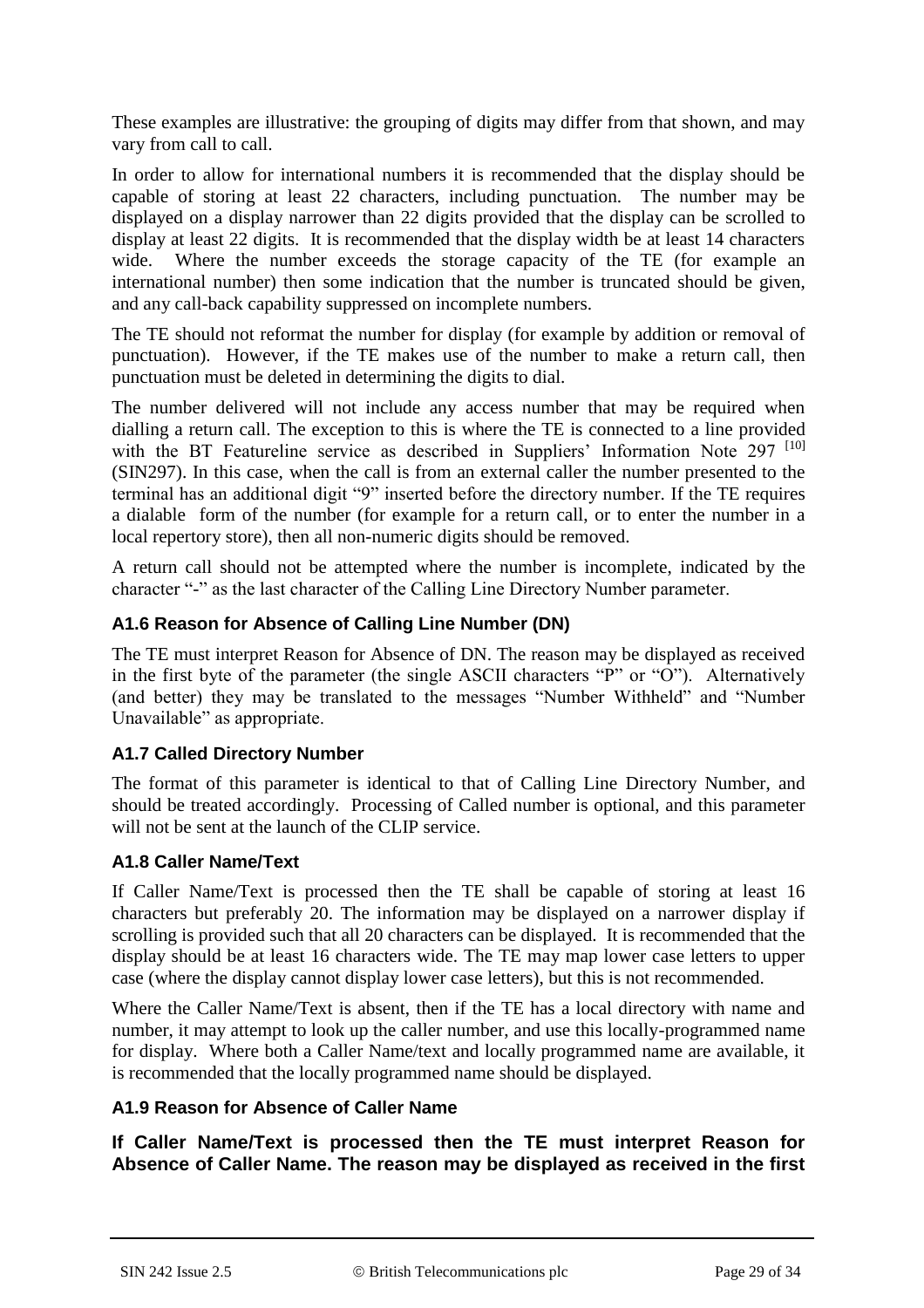### **byte of the parameter (the single ASCII characters "P" or "O"). Alternatively (and better) they may be translated to the messages "Name Withheld", and "Name unavailable" as appropriate.A1.10 Network Message System Status**

The parameter byte for Network Message System Status indicates when messages are waiting in a message system such as BT's *Call Minder™* . A value of zero means no messages waiting, a value of 1 means one or more messages waiting.

## **A1.11 CLIP Message Encoding**

| Message type           | <b>CLIP</b>  |
|------------------------|--------------|
| Call type              | <b>VOICE</b> |
| Time:                  | $10:30$ a.m. |
| Date:                  | 15th March   |
| <b>Calling Number:</b> | 0351-3210    |
| Caller name:           | A-Test       |

The following sequence signifies the CLIP message:

**Table A- 2. Valid CLIP message**

This is coded as in **Table A- 3. Valid CLIP message encoding**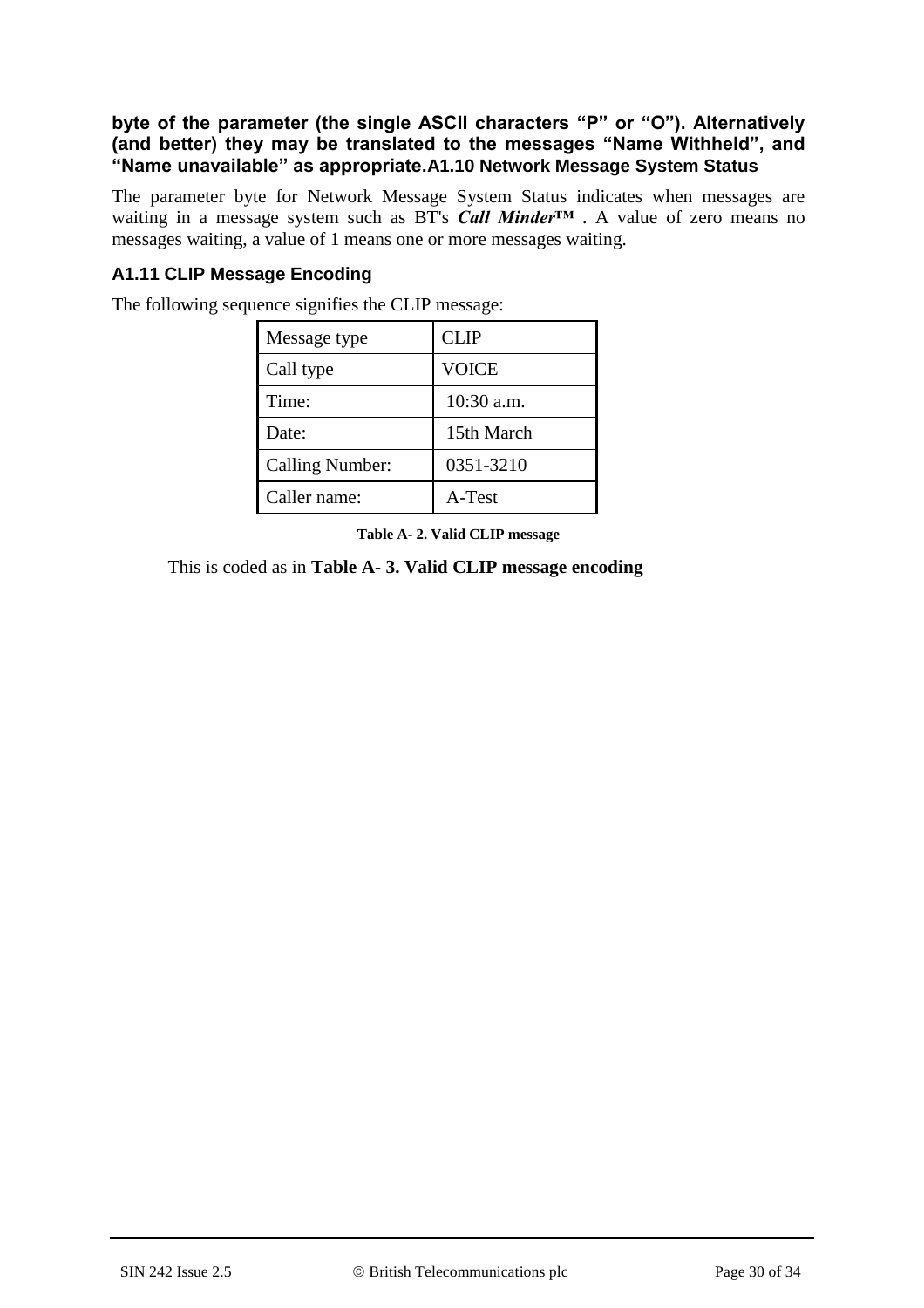| clip                              | 10000000 |
|-----------------------------------|----------|
| 43 bytes                          | 00101011 |
| call type                         | 00010001 |
| 1 byte                            | 00000001 |
| voice                             | 00000001 |
| time & date                       | 00000001 |
| 8 bytes                           | 00001000 |
| $\overline{0}$                    | 00110000 |
| 3                                 | 00110011 |
| $\mathbf{1}$                      | 00110001 |
| 5                                 | 00110101 |
| $\mathbf{1}$                      | 00110001 |
| $\overline{0}$                    | 00110000 |
| 3                                 | 00110011 |
| $\overline{0}$                    | 00110000 |
| calling<br>line<br>number<br>(dn) | 00000010 |
| 9 bytes                           | 00001001 |
| $\overline{0}$                    | 00110000 |
| 3                                 | 00110011 |
| 5                                 | 00110101 |
| 1                                 | 00110001 |
|                                   | 00101101 |
| 3                                 | 00110011 |
| $\overline{2}$                    | 00110010 |
| $\mathbf{1}$                      | 00110001 |
| $\overline{0}$                    | 00110000 |
|                                   |          |

**Table A- 3. Valid CLIP message encoding**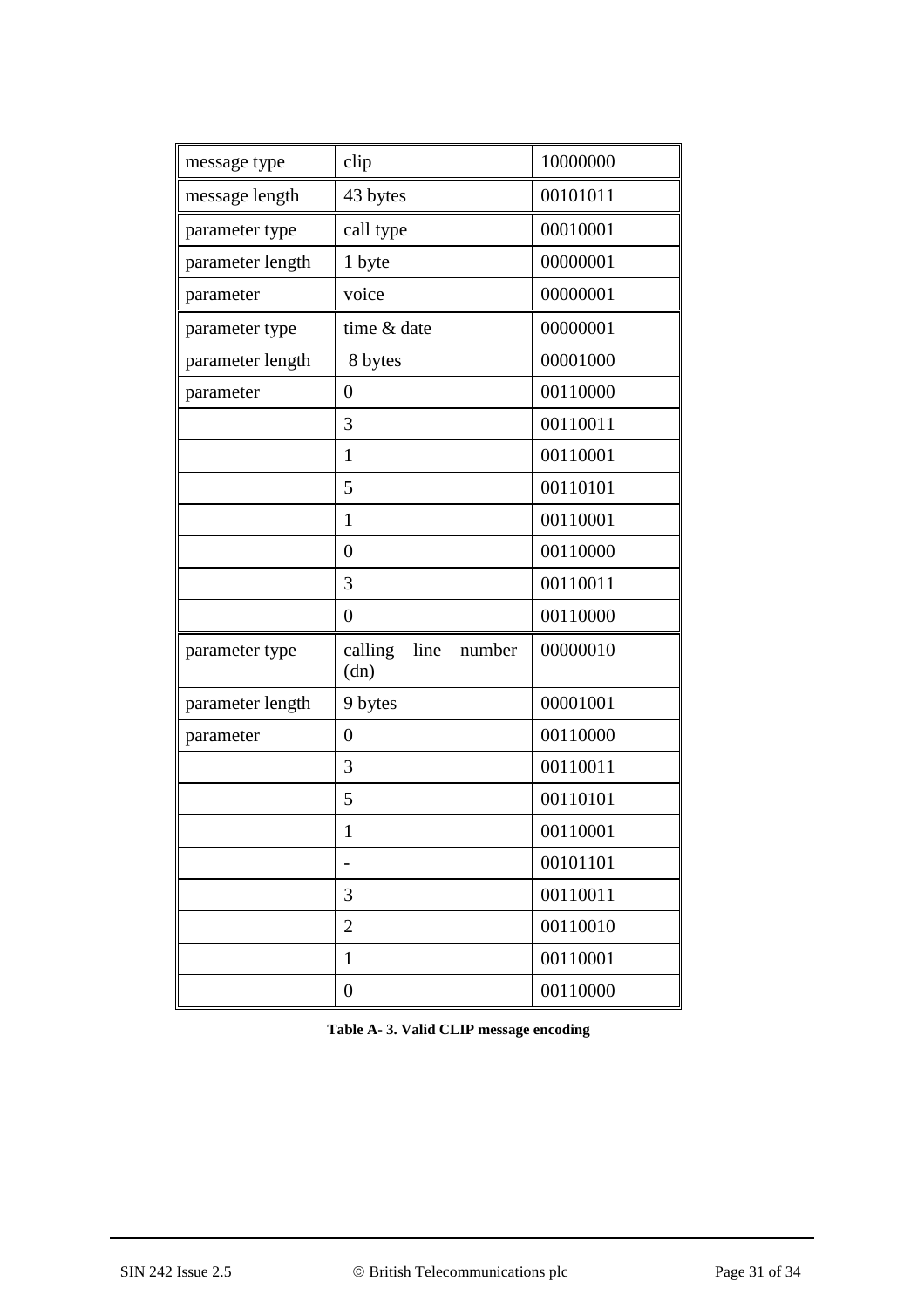| parameter type   | called line number                  | 00000011 |
|------------------|-------------------------------------|----------|
| parameter length | 9 bytes                             | 00001001 |
| parameter        | $\overline{0}$                      | 00110000 |
|                  | 1                                   | 00110001 |
|                  | $\overline{2}$                      | 00110010 |
|                  | 3                                   | 00110011 |
|                  |                                     | 00101101 |
|                  | $\overline{4}$                      | 00110100 |
|                  | 5                                   | 00110101 |
|                  | 6                                   | 00110110 |
|                  | 7                                   | 00110111 |
| parameter type   | reason for absence of<br>dn         | not sent |
| parameter length |                                     | not sent |
| parameter        |                                     | not sent |
| parameter type   | caller name/text                    | 00000111 |
| parameter length | 6 bytes                             | 00000110 |
| parameter        | A                                   | 01000001 |
|                  |                                     | 00101101 |
|                  | T                                   | 01010100 |
|                  | e                                   | 01100101 |
|                  | S                                   | 01110011 |
|                  | t                                   | 01110100 |
| parameter type   | reason for absence of<br>name       | not sent |
| parameter length |                                     | not sent |
| parameter        |                                     | not sent |
| parameter type   | network<br>message<br>system status | not sent |
| parameter length |                                     | not sent |
| parameter        |                                     | not sent |

**Table A- 3. Valid CLIP message encoding (continued)**

**~END OF ANNEX A~**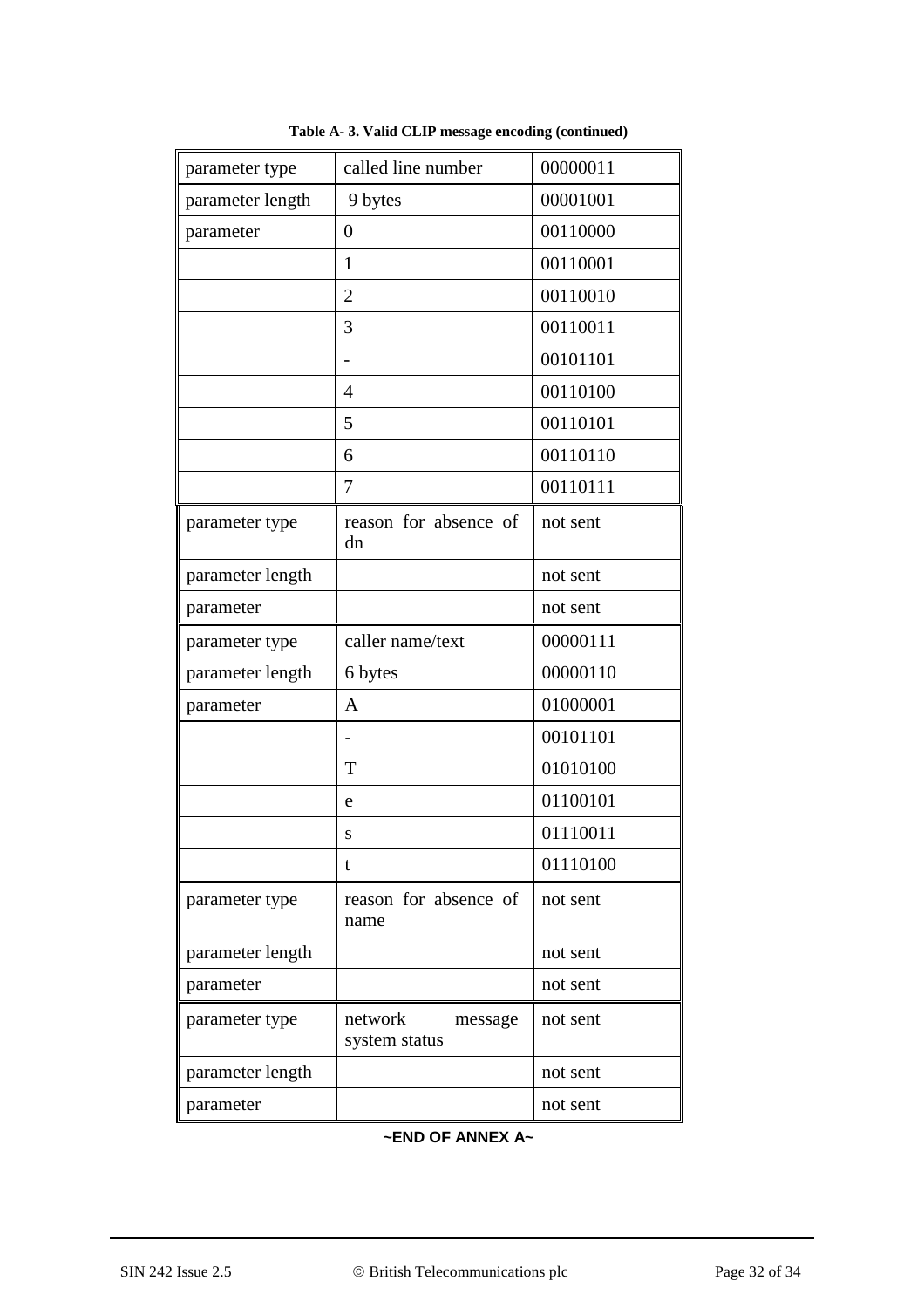## **ANNEX B CALLING LINE IDENTITY PRESENTATION WITH CALL WAITING**

### **B1 Overview**

Calling Line Identity Presentation (CLIP) can be combined with Call Waiting (CW) to provide delivery of the identity of the caller when a second telephone call arrives during an existing call. The service will initially offer caller numberiv using signalling in the Loop State mode.

When CLIP and Call Waiting are provided on a line and are active then a CLIP message will be delivered with every incoming call.

Where Call Waiting is de-activated and therefore no second call is presented, CLIP in the Idle State will not be affected.

Where the caller's name or number is not delivered, then the reason for non-delivery will be indicated (currently there are two possibilities: name or number not available, and name or number withheld by the caller). Text messages generated by the network may also be sent.

In addition to caller identity, the CLIP Service also delivers the time and date, and (optionally) an indication of call type. The time may be used to set clocks in TE. For other services the time and date may not be the current time and date.

#### DISPLAY CALLER WITHHELD

Callers may have legitimate reasons for withholding their CLI from the called party. At the same time as the introduction of the Caller Display Service, BT introduced a corresponding service that allows callers to withhold CLI on a per call basis. This service to withhold CLI is activated by the caller dialling the prefix digits 141 in front of the number to be called. Use of this 141 prefix will result in the call being marked "private" within the network. The "CLI Withheld" parameter will be sent as a reason for the absence of CLI as the caller display message.

As an extension to the 141 service, in some instances it will be necessary to provide the CLI Withheld Service for all calls from a particular line. In this case CLI will be withheld for all calls and there will be no need to prefix each call with 141. CLI can be sent on a per call basis in this instance by dialling the prefix 1470.

#### 141 AND THE IMPACT ON TE

It is important that TE should support the prefix 141 for customers wishing to withhold their CLI. TE suppliers should note that chargeable calls could start with the prefix 141. This could affect payphones, call-logging equipment, barring equipment and possibly private network numbering schemes.

The digits 141 will be treated as a service activation code and absorbed at the local exchange. There will be no second dial tone or confirmation to the caller after 141. The caller will be able to dial the rest of the call in the normal way immediately after 141. Onwards routing on the basis of the remaining digits will take place as usual and provide access to other operators using their normal access codes.

-

iv The service may be enhanced later to deliver caller name.